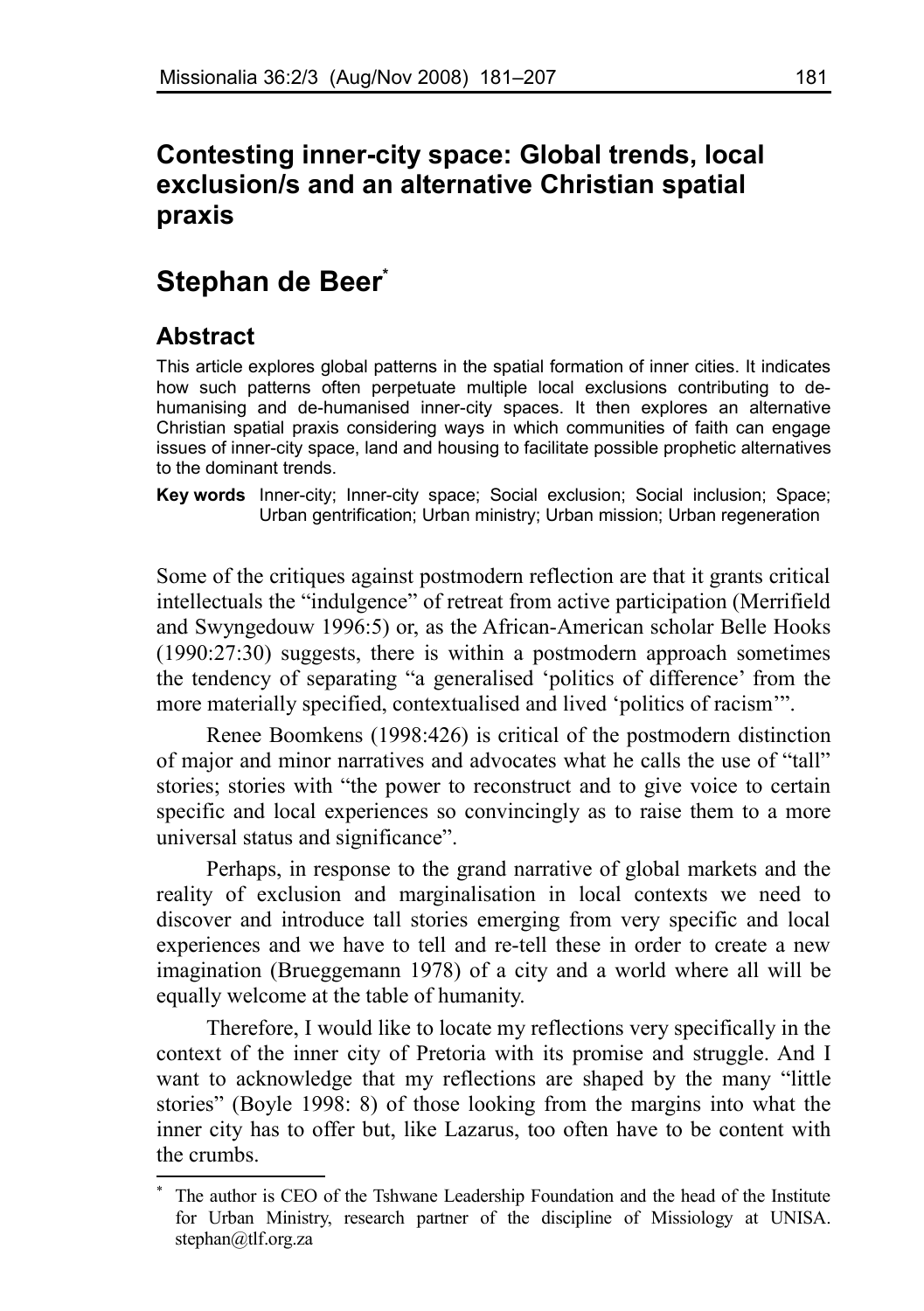On a daily basis, the inner-city presents a contest for space between rich and poor, black and white, foreigners and locals. Global trends are manifesting in local inner city neighbourhoods and spaces. Forces that cause exclusion globally also cause social, economic or cultural exclusion locally. And it is in this context of contest, power, and exclusion that the Church has the challenge to flesh out a gospel that is appropriate, liberating, and constructive; a gospel that will take note of the historic, political, socioeconomic, and spatial dynamics that are at work in making and re-making our cities.

From our own analysis and engagement as an ecumenical inner-city community, I would like to offer some suggestions and some critical moments for a Christian spatial praxis that is rooted in an economics of community and a politics of justice.

## **1. Notes on current Christian praxis in the field of urban social development and urban social activism**

- Too many Christian practitioners in the field of development are still locally engaged without interpreting their locality in the global context, without participating in global dialogue, and without having the tools to do a reading of global dynamics. Such an ignorant position is detrimental at a local level because we can no longer understand the local without the global.
- Too many approaches are still exclusively busy with relief or community development without a clear programme of activism that addresses systemic issues and affects policy. In our inner cities, informal traders might be supported with skills and entrepreneurial training, but without gaining access to markets and with oppressive or inadequate policies that do not support and encourage the informal economy, such training will come to naught.
- But having said that, I have another concern and that is the narrow focus of some Christian social activists. There are those who go beyond relief or community development projects and focus on deconstruction but do not have the ability to imagine and/or offer clear alternatives accompanied even by viable models. So they hardly become constructive. Sometimes, our activism happens in a vacuum. We are good at offering criticism and analysis but we ourselves are not so strong in developing alternatives, and therefore our ability to transform is sterile.
- A few years ago, the Johannesburg City Council introduced their Egoli-2010 programme and outlined their programme to privatise public assets. A group of Christian social activists gathered to debate this document and although I shared most of their concerns, they clearly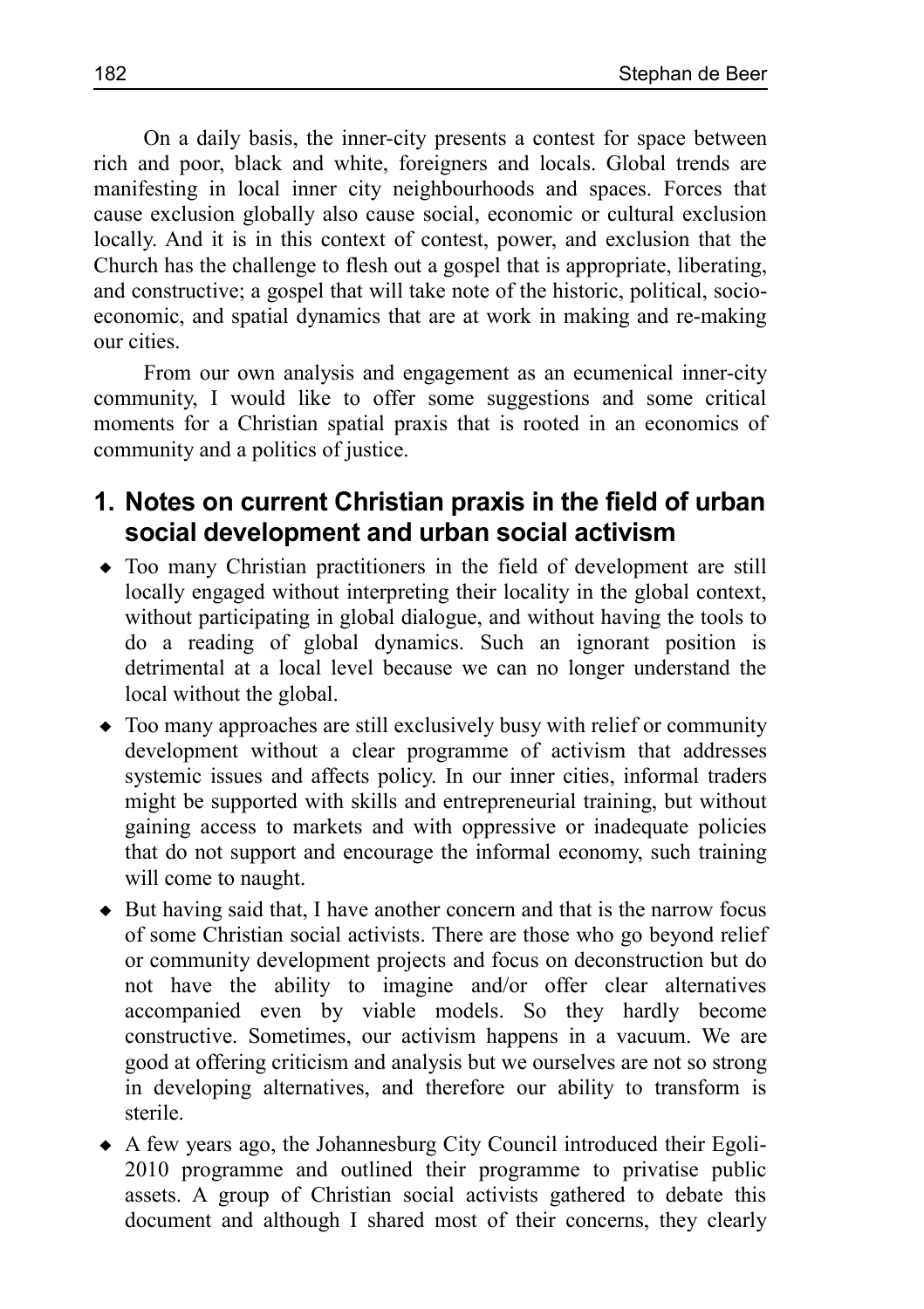lacked imaginative alternatives. The programme has since continued with little, if any, impact from this group. Many, if not all, of those who debated the programme a few years ago, have moved on and away from activism. This presents the problem of activism that comes from a kind of "correct ideological position" but lacks a deep and long-term rootedness in solidarity with those on whose behalf they purport to speak.

- An even bigger problem is that some Christian (and other)activists have a dismissive approach about local actions of development and organisation. They feel that now all our energy should be spent on the overthrow of globalisation and that other actions should be suspended in the interim. But in the interim, the hungry and the bruised are laying by the wayside and do not appreciate our withdrawal. Too often they are not part of the debate, or of the strategising of how to deal with the debate. They only feel the exclusion in their hungry stomachs.
- Maybe a preoccupation with debating alternatives to the global economy without such debate being rooted in concrete actions of engagement and solidarity with those being most affected lacks some integrity. We should beware of ivory-tower critique that does not constantly root itself back into local contexts of struggle. Perhaps, deep local engagement *as well as* participation in emerging global social movements are required that will continuously create spaces in which local expressions and global conversations can cross-fertilise each other.

This article is a revision of a paper read at a meeting of the South African Missiological Society (SAMS). It is therefore placed within the context of God's missional concern for the world. I speak here within a context of Christian discipleship, first, of inner-city space and of alternative structures to those that hurt and exclude people and second that, we cannot do without real and concrete engagement.

Out of their engagements and inter-actions, the prophets analysed their situations and out of the analyses, they constructed alternative images of a preferred reality.

# **2. Contesting inner-city space**

In 1973, David Harvey in his groundbreaking work *Social justice and the city*, indicated the relationship between spatiality, power and justice. I intend to consider the topic of sustainable economies (or urban development) that is inclusive, sustainable and transformational from the perspective of how global trends manifest themselves in the local arena and how local urban spaces are filled, emptied, or contested.

Inner-city space is permanently contested. There is a battle between local authorities, private developers, slum landlords, civic organisations,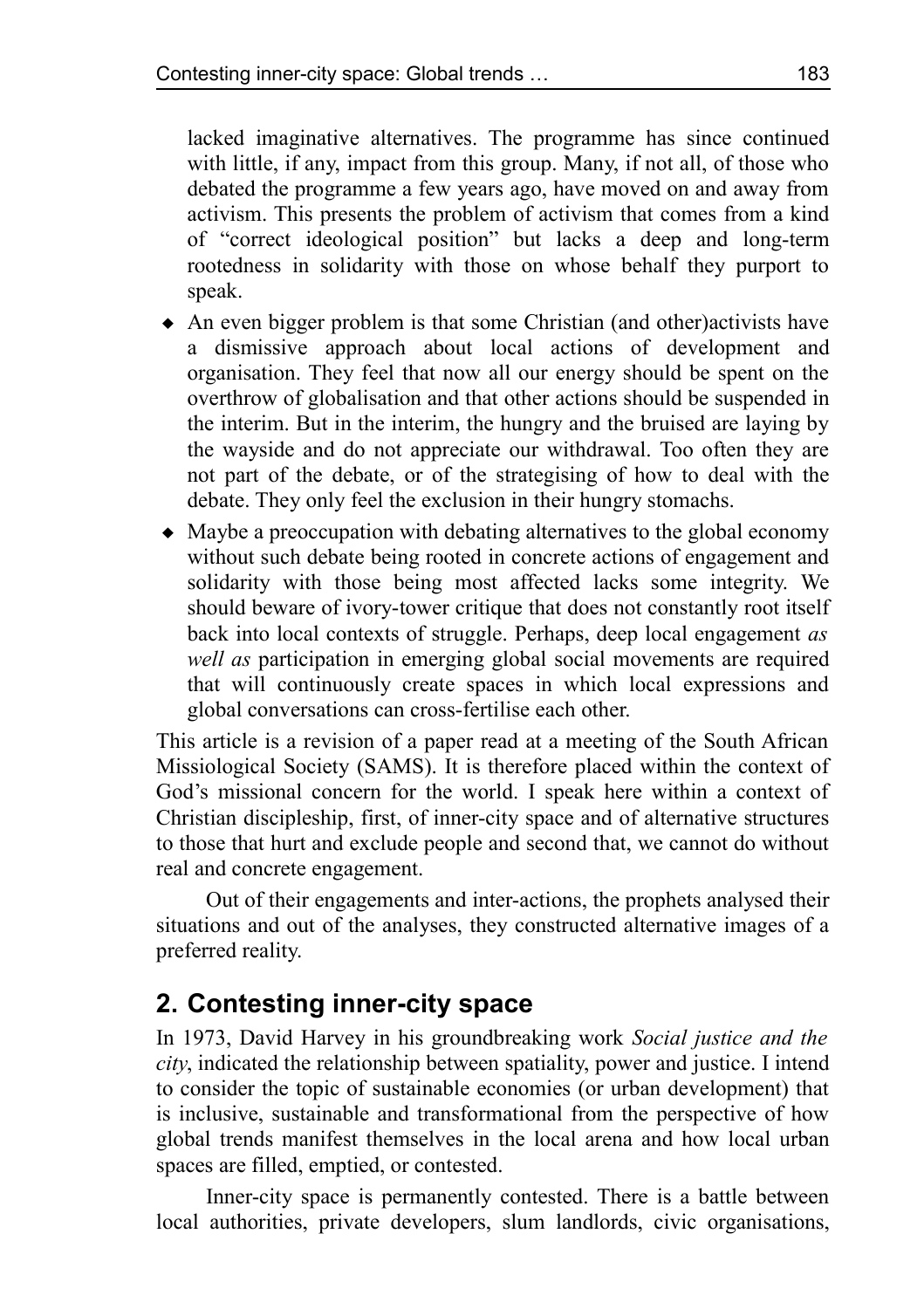resident groups, landless groups, informal traders, drug pushers, and drug users all wanting to appropriate inner-city space for their own purposes.

Sociologist Manuel Castells (2000:9) speaks about this dynamic in Amsterdam. There, corporations and businesses try to preserve the beauty and heritage of noble old neighbourhoods, whilst countercultures occupy the same spaces illegally to make a point about the use value of these spaces, and local residents just want to get on with their lives. And, says Castells, beyond these spatial battles between social movements and the elite, a so-called new marginality of drug culture, homeless people, and new ghettos that are "tarnishing the shine of civilized prosperity". This new marginality is effectively sidelined from any official debate about space yet participates in the battle for space through their quiet and sometimes less than quiet subversive presence.

According to Castells (2000:9), the problem of many of these counterculture movements is that they deliberately cut themselves off from society thereby being "hopeless of being able to transform the society they refuse.". Almost as hopeless are the attempts of some Christian activists to transform the society they refuse.

Doreen Massey (1996:104) suggests that, "spatiality is always and everywhere an expression and a medium of power". And those with power dominate the way in which space is utilised and can effectively plan those without power out of access to space – whether it is political, economic or social space. Massey suggests the need for a reorganisation of space and power in order to create a more humane and just urban environment.

The same happens in Sao Paulo, Johannesburg, and the City of Tshwane (Pretoria). In the last 20 years in Brazil, the poor have occupied building after building in central Sao Paulo. And today, there are more people living in so-called "vertical 'favellas'" in the inner-city areas of Sao Paulo, than in the "favellas" on the outer fringes of the city. This is a spatial strategy, sometimes informal, sometimes well orchestrated, to make the poor and excluded more visible politically and to give them more access economically. Space – and land – is often at the heart of the struggle of the poor in Sao Paulo and other Brazilian cities.

Since the late 1990's, informal traders are moved from Yeoville, Berea, and other inner-city areas . They struggle to find a permanent space where they can make a simple, decent living for themselves and their families. When the local authority wants to create cleaner, more orderly environments, they build markets for the traders where the traders have to pay for access to a stall. Often they have to pay more than they are able to afford. Instead of strengthening informal trade, this action effectively excludes many of the traders.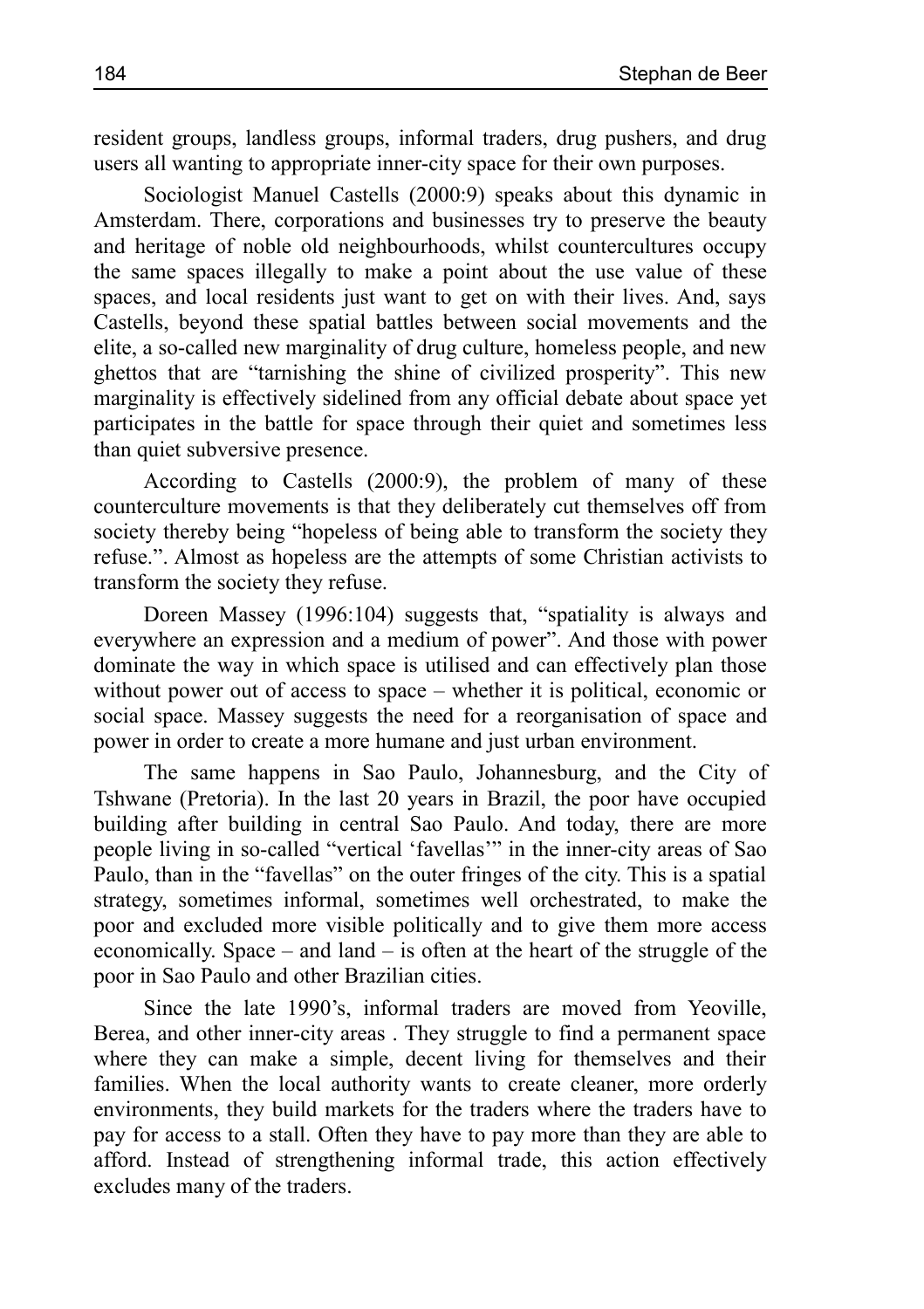In Pretoria, like many other cities, slum landlords have taken over empty office buildings in the inner city. Without any basic conversion of the building for residential use, they move people in charging them marketrelated rentals but without offering basic ablution and other facilities. And because the demand for space close to services and employment is so high, these buildings are always fully occupied.

Around Burgers Park a public open space in the inner city of Pretoria, there is a perpetual cat and mouse race for space between drug users/male sex workers, a local hotel owner and the police. The male sex workers want an identifiable pick-up zone to ply their trade. The hotel owner wants a clean and safe space for his tourists. He feels that the presence of male sex workers is contrary to that. And the police are co-opted to serve the interests of whoever "sponsors" them.

Essentially, the battle for space is a spiritual battle (in the broad sense of the word). It is a battle for the soul of the city, a battle of values with profound political, socio-economic, cultural and even moral considerations.

The spatial arrangements in the inner city tell stories of local culture and counterculture; of monuments to exalt political and economic powers; of who are welcome in a particular community, and who are not. The stories express the prejudices of local residents, politicians and businesses.

## **3. Global trends, local exclusions**

Local urban spaces become mirrors of what happens globally in arenas of greater connectedness for some and the increased exclusion of others. Manuel Castells reminds us of this fact when he says that the greater the connectedness between powerful people globally, the greater the disconnectedness of powerless people locally.

According to Merrifield and Swyngedouw (1996:11), a result of globalisation is the "accelerating and spatially deepening uneven processes of 'creative destruction' [that] leaves urban communities uprooted and displaced while propelling others on to new dizzy and commanding heights". The greater the mobility, movement and access offered by the new technologies, modes of communication, and multimedia (all associated with the global economy) the more the already privileged are strengthened and the lack of access that impoverished people and nations have is increased.

The following are a few examples of how local inner-city areas are affected.

## **3.1 Privatising the public sphere**

Globally, there is a movement towards *privatising the public sphere*. Private sector groups "acquire management rights over public spaces by funding physical and aesthetic improvements" (Zukin 1996:236). The responsibility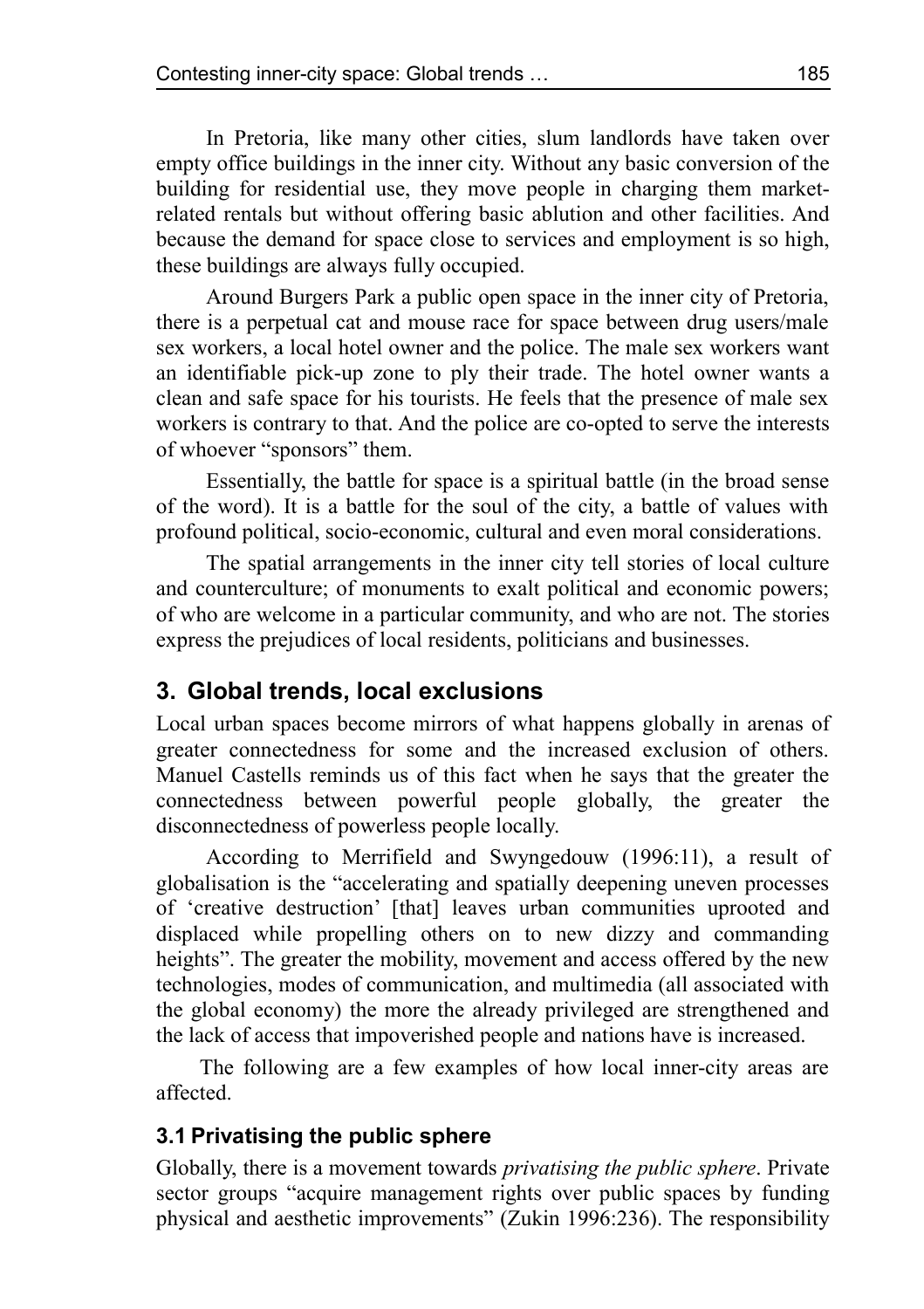of parks, streets, pavements, and even public utilities are transferred to private sector groups. And because these groups provide the funds, they can decide how to use the streets, and who are in and who are out.

An example of this is a new and popular mechanism for managing inner-city areas called City Improvement Districts. Over and above the required existing taxes, property owners in a specific area of the city pay taxes, which then are used by themselves to fund improvements of the area in which they operate for example, the employment of additional cleaners, additional security personnel, and stalls for informal traders and so forth.

Potentially this could be a helpful mechanism for creating a local and sustainable funding base for constructive development and selfmanagement by a local community. The problem is that this base is usually created by property owners who are not necessarily interested in a social contract, but only in profit. It often excludes those who are not property owners but only tenants of landlords. It can become a rather exclusive mechanism that gets used in many instances to institutionalise xenophobia, racism, or anti-poor sentiments through various measures of social control. However, this does not *have* to be the case.

The proliferation of shopping malls and theme parks is another expression of privatised space, replacing – and sometimes simulating – public spaces. It is strange how people rush to Monte Casino (a casino/shopping mall/hotel designed as a simulated Italian town) to see washing lines in the streets but how the same people fight to get washing removed from windows of inner-city apartments.

Traditionally, public spaces were "the terrain for struggles, encounters, and protests. These are places symbolic of collective solidarity and of collective experience, where political encounter and dissonance is aired" (Merrifield and Swyngedouw 1996:14). By killing public spaces, the possibility of collective expression, debate, experience and protest is minimised, creating an apathetic mass instead of a vibrant and active citizenry.

#### **3.2 Renewal/displacement**

Another global trend is so-called *urban renewal programmes* that aim to create clean and safe cities for potential investors who are playing the game of the global market, often by way of public-private partnerships. The City Improvement Districts are sometimes the mechanisms used to drive these renewal programmes. But often "clean" and "safe" are just terms used to cover up what is actually meant, which is to remove the poor somewhere else, to close down informal trade, and to make access for the vulnerable increasingly impossible.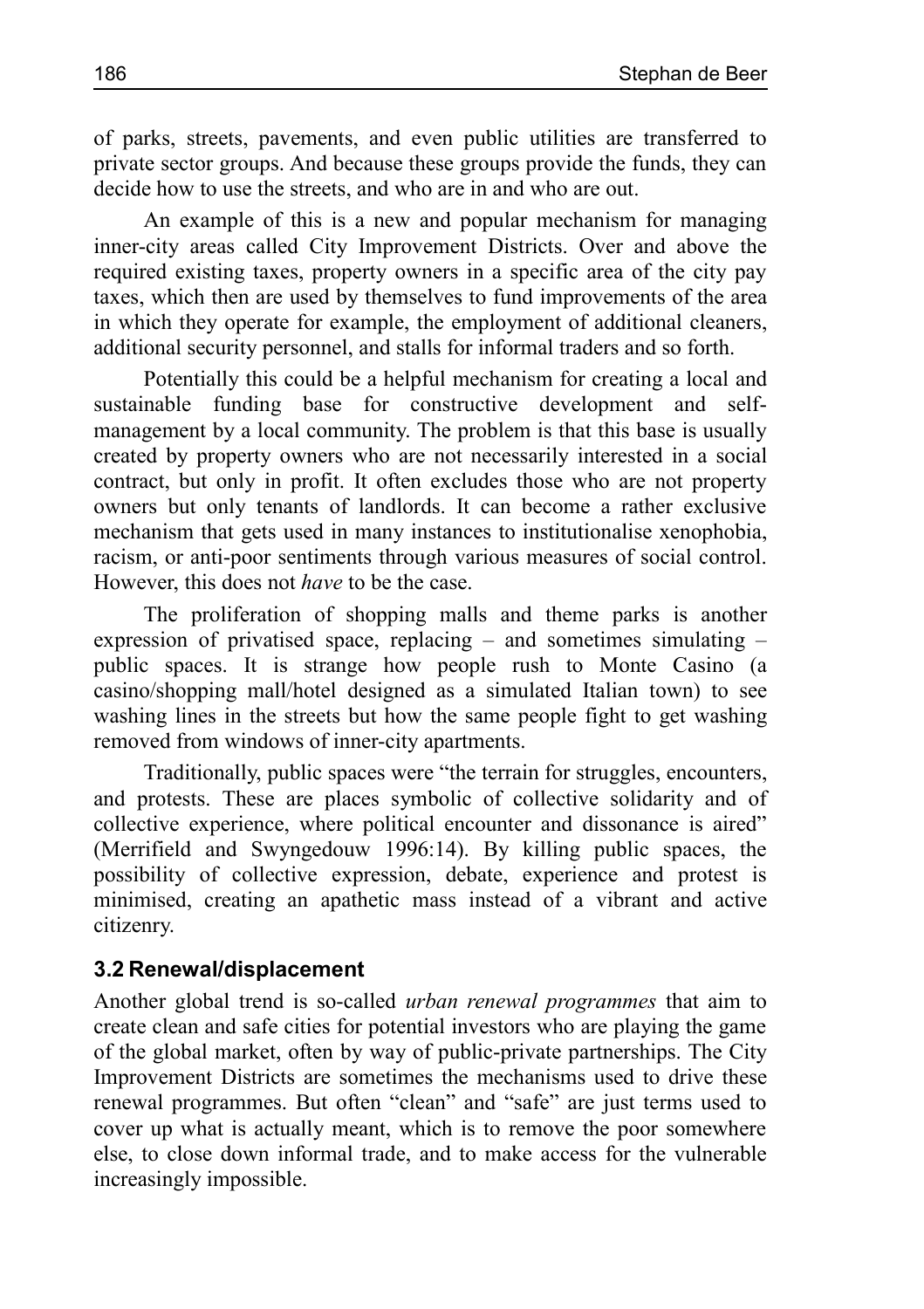David Harvey (1996:20) indicates how such interventions to renew the city often just move "impoverished people from one slum into another". In August 2002, to redevelop Marabastad in central Pretoria, 2 000 squatters were removed to Mamelodi extension 6 with no or little access to their former places of trading and the virtual destruction of a local informal economy and community. At the same time, it was a perpetuation of past spatial arrangements moving people away not on the basis of race, but of income. The local Councillor said, "We need foreign investments in the inner city and Marabastad in its current state would discourage people from investing".

Another such intervention is the renewal project in Sunnyside Pretoria, where the Department of Trade and Industry has constructed a new campus for their headquarters serving as a lead urban renewal project to lure new investments into that part of town. But to do so, almost 500 units of low- and moderate-income rental housing were demolished not to be replaced, with little or no compensation for those who had to leave their homes.

The creation of this office park is not the issue, but lack of integration of different functions and people and lack of connectedness to the existing neighbourhood and its community are issues. Urban renewal is often just moving local challenges elsewhere without addressing the roots of the problem.

Another example is Times Square in New York City, where over the past 15 years a major clean-up and renewal campaign has taken place remarkably changing the face of what used to be a rather infamous part of town. Disney Stores and other dizzying enterprises have come into town – almost a virtual neighbourhood. However, many people were displaced to do this. And now locals who live in cheap hotels or single room residences in the area say, "We cannot even afford to buy coffee at the corner shop; it has now become too expensive for us". That is if the corner shop survived.

#### **3.3 From spontaneous diversity to social control**

Although today cities are mainly marked by heterogeneous populations such *spontaneous diversity* is often reacted to by tightened forms of social control. Mechanisms such as those mentioned before become the facilitators of such control.

At a local level, this becomes clear in the ways in which powerful people increasingly "insulate themselves in hermetically sealed enclaves, where gated communities and sophisticated modes of surveillance are the order of the day" (Merrifield and Swyngedouw 1996:11). Those with access use their access to regulate the poor and their movement. It is talked of by some as the "militarisation of space" (cf. Merrifield and Swyngedouw 1996:11 in reference to the work of Mike Davis) whereby the powerful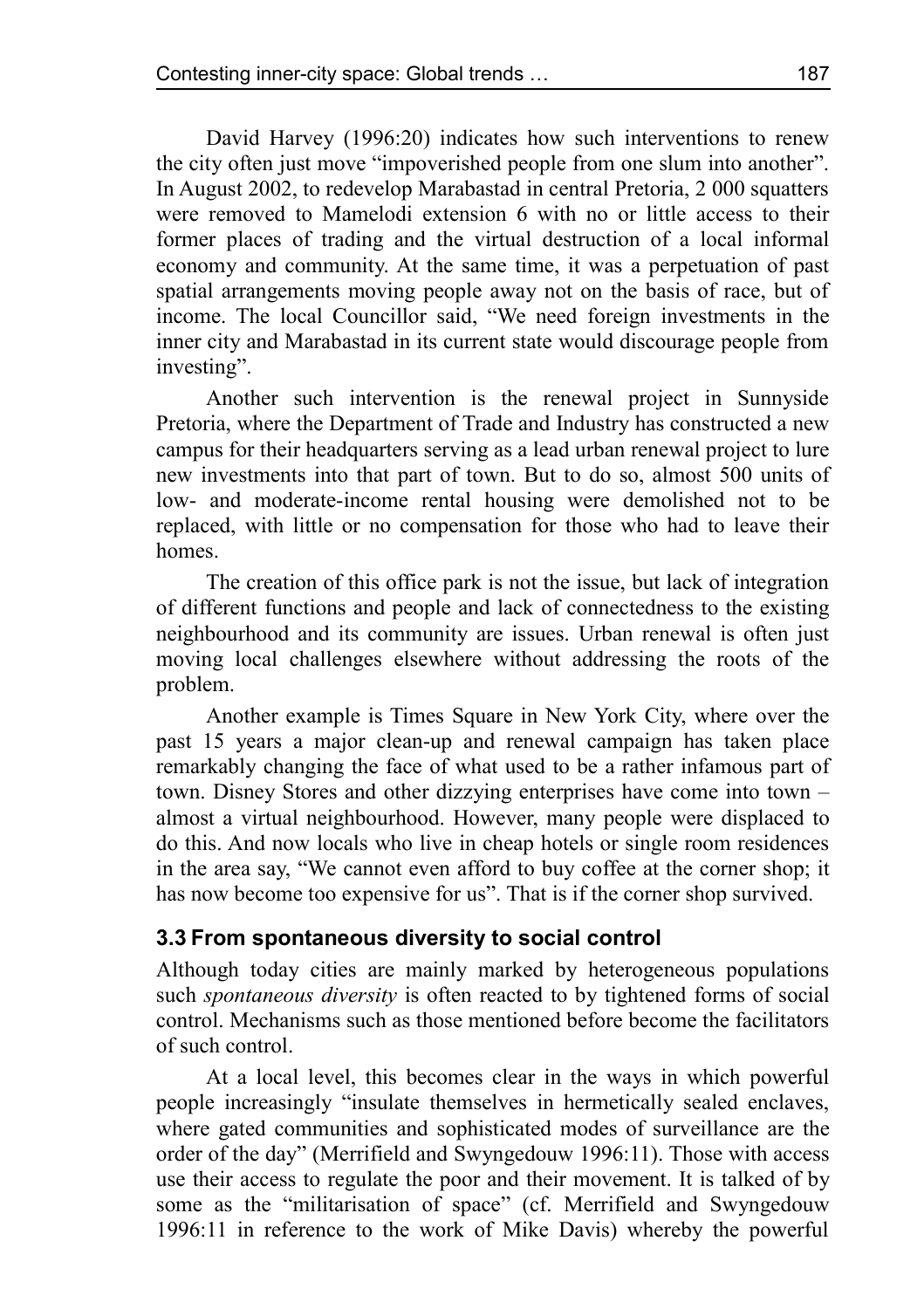employ all the means they can to protect themselves from the poor. They say of Manila in the Philippines that a third of the city is hired to protect another third of the city from the remaining third of the city.

The creation of security villages, the introduction of CCTV cameras and 24-hour surveillance of streets and parks are all measures of social control. Planners make use of zoning to include or exclude often in very subjective ways. In South Africa, this is mostly done by white middle-class men who plan for inner-city neighbourhoods where they will never live themselves. Naturally, the levels of crime and violence require proper management of public space but the challenge is how to manage this in ways that are "non-exclusive", "non-militarist", and non-discriminatory. (cf. Smith 1996:132, in reference to David Harvey).

The privatisation of public spaces and the accompanying instruments of social control lead to increasing exclusion (sometimes subtle and sometimes blatant) of the more vulnerable sectors of our communities. It often translates into practices that infringe upon the rights of vulnerable people.

At the Waterfront in Cape Town, where garbage bins overflow with excesses of wasted food, Security officials patrol and as soon as a person who looks homeless goes near a bin, they get chased away. At the Waterfront, Lazarus cannot even get to the crumbs.

Neil Smith (1996:129) refers to the politics of space in New York City in the 1990's. He speaks of the "criminalisation and dispersal of homelessness" as one of the clear examples of "a defence and reconstruction of the lines of identity privilege", whereby the most vulnerable people of the city are systematically excluded and even criminalised if that is what is necessary.

In Pretoria until the beginning of 2003, about 100 to 150 homeless people used to sleep night after night in front of the building where the National Minister of Social Development has his offices in the city centre. The response to the homeless people was twofold, they were sprayed off the verandah with fire hoses every now and then, and money was given to an NGO that, for various reasons, the homeless did not want to relate to. The mandate given to the NGO was to clean this space of the homeless. However, this happened without any discussion with the homeless people themselves. Essential basic services are commodified and the receivers of services are excluded even by the very government department that wants to see proof in funding applications that programme beneficiaries have been part of project planning.

Since then, a collaborative effort has been launched – with mixed success – to create a city shelter that could accommodate the people who used to sleep there. The government Department involved agreed to invest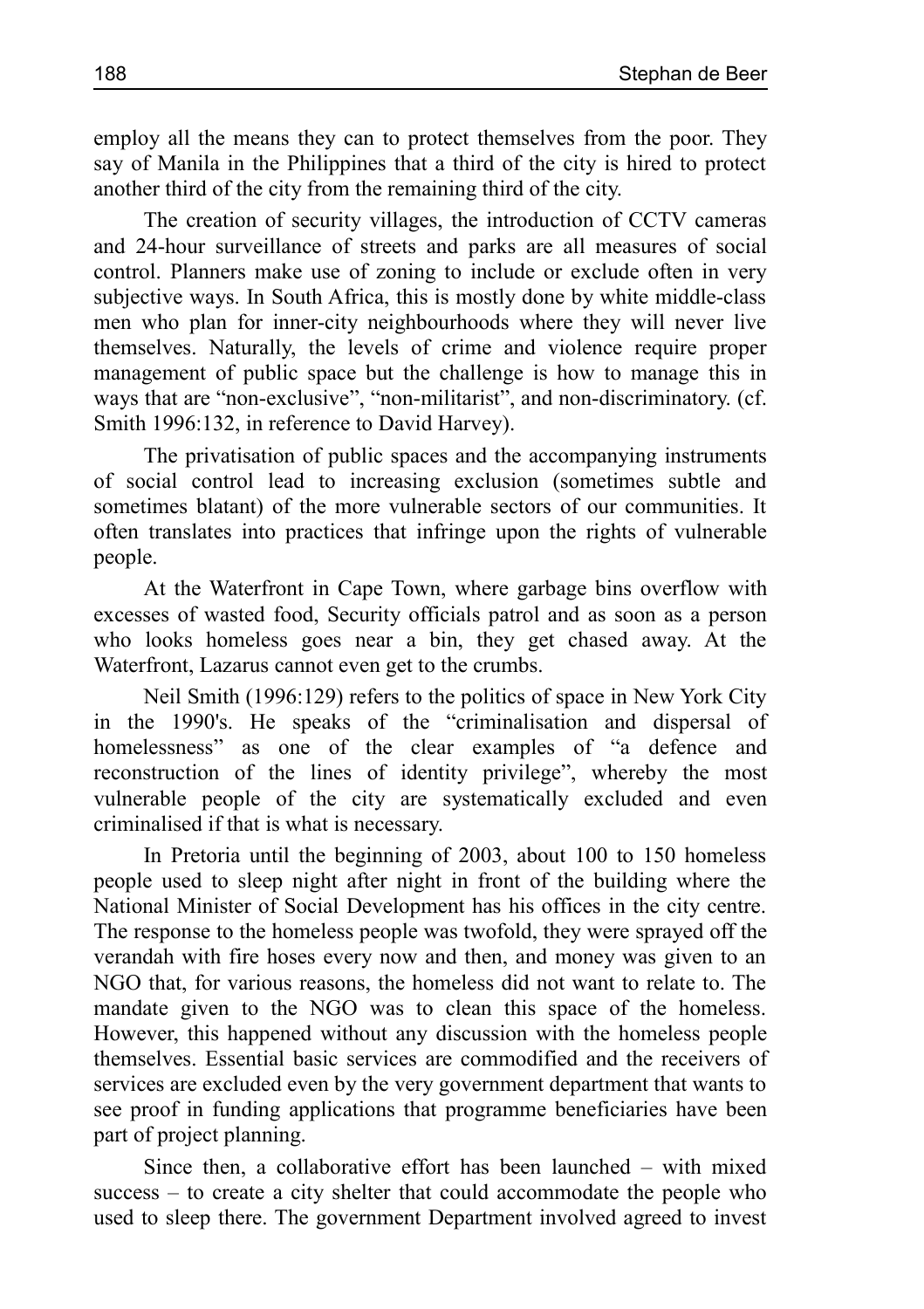in the pilot phase at least. However, since the relocation of the homeless community to this shelter, a new homeless population has slowly found its way to the same location. Piecemeal responses to large numbers of people who are practically excluded from society will not facilitate long-term change.

#### **3.4Investment and Disinvestment**

In order to secure foreign investments, local authorities want to "create a climate for investment". Some of the previously mentioned examples illustrated the dislocation of vulnerable people who do not help to create the "good image" necessary to influence potential investors.

However, there is also the reality of local disinvestment. There is a direct relationship between the explosion of new suburban shopping malls in the east of Pretoria and the vacant shops and buildings in the inner city. After 1994, Banks redlined large parts of the inner city of Pretoria and refused to provide finance. Often these disinvestments had devastating effects on local neighbourhoods. Only recently has this started to change rather slowly.

The other reality is that even those businesses that remain in the city often are not locally rooted and locally owned. As a result, all the profit filters out to wealthier suburbs, minimising the possibility of a sustainable local economy.

Regarding government investment into areas such as housing, current policies and practices often perpetuate past urban spatial arrangements. The cheapest housing is built furthest away from real economic access. And the so-called social housing sector struggles to provide housing for the poorest inner-city people due to rigid and inflexible policy frameworks, or models of social housing that are not necessarily contextually appropriate.

We have created a church-based social housing company in Pretoria. Because we refuse to pay our staff salaries in line with those paid by other social housing groups and the private sector, we are told that we are undercutting the market. These groups seem to think that it is more important to uphold the market than to increase access to housing for the poor. Therefore, in order to sustain unrealistic salary packages in the social housing sector the cost of newly developed housing units are unaffordable for the poorest sectors of the community. The very sector that aims to give the poor access to housing is itself anti-poor.

Depending on the perspective, local informal economies in places such as Marabastad could be seen either as an asset/investment in the inner city, or as a liability that will prevent so-called "real" investments and therefore has to be removed. Often, it is a matter of political will. The Warwick Junction in Durban represents an approach where the informal economy has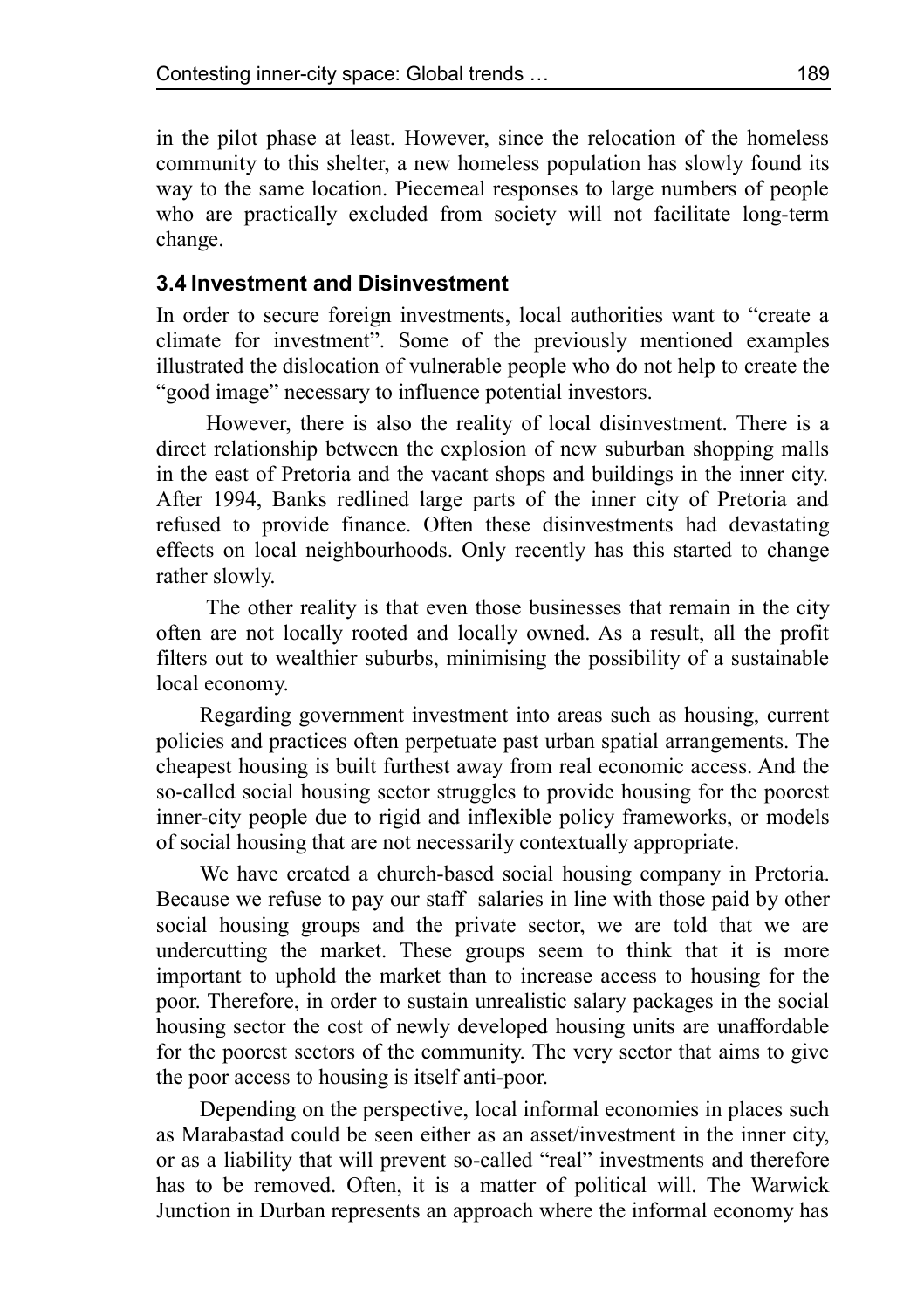been recognised for the asset it is. Informal traders were well integrated into an urban regeneration plan for that part of the city, enhancing the development of a vibrant African inner city. Meanwhile, the Tshwane Metropolitan Municipality maintains the soulless city that Pretoria is often portrayed to be.

## **3.5 Public-Private Partnerships – but where is the community?**

Processes such as those described above, often take control away from local people and place it in the hands of politicians, technocrats and corporations who decide for us how we should be and live in our local neighbourhoods.

The mechanism often used is that of public-private partnerships at the expense of the so-called third sector that is community groups, non-profit organisations, churches, and so forth. The community is often co-opted or assumed into the "private" part of partnerships, despite its values, focus and interests being significantly different.

Although in the official jargon of so-called developmental local government there is public participation, the real decisions are mostly taken by the economic and political powers. When the people of Marabastad were moved, no public participation process was followed and no communitybased input was considered. (This was an example of power from outside versus power from within; big systems deciding for small places).

That is why it is so important for the little stories and the tall stories of communities to be uncovered and told so that we can begin to imagine an alternative scenario of what could possibly happen.

The Methodist Church in Britain has made a strong case by saying to local government, "Unless you take us seriously and work in partnership with us because we have street credibility, our cities will never change". John Vincent (2000:167) refers to this report saying that the long-term economic vitality of inner-city areas depends on how well local government works with local communities, because the seeds for regeneration and development that are inclusive and liberating are already there.

## **4. Critical Moments in an alternative Christian spatial praxis**

In urban contexts of spatial contestation, how should faith communities, or people of faith, relate their faith appropriately? I would like to suggest the following critical Moments be used to create an alternative Christian spatial praxis:

- 1) *Alternative* to Christian engagement that just maintains the status quo and is ignorant about urban political and spatial dynamics.
- 2) *Spatial* in its deliberate engagement with the processes that define and determine spatial dynamics and patterns in local neighbourhoods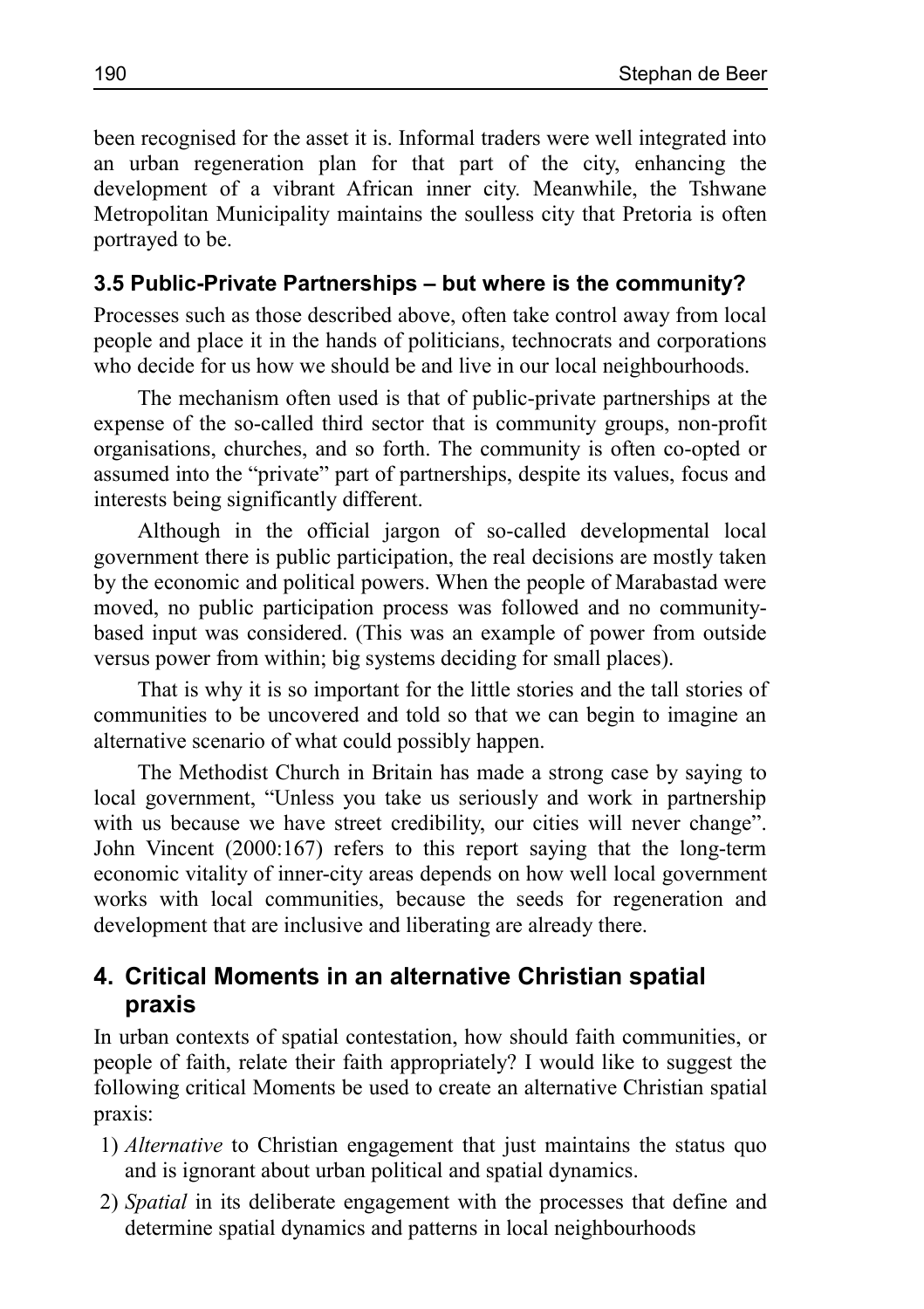- 3) *Christian* by relating the faith of local communities to their experiences of spatial contestation, and by retrieving the memories of the historic journeys and struggles of God's people as journeys between land and landlessness, and
- 4) *Intentional* about exploring alternatives to spatial, economic and other exclusions.

I suggest a Christian spatial praxis that is rooted in an economics of community and sharing and a politics of justice. This is a deliberate alternative to an economics of exclusion and a politics of oppression that mobilise various sophisticated and unsophisticated mechanisms for preserving urban spaces for people "like us" and from the "other" whoever the "other" might be. Usually they are poor, homeless, refugees, asylumseekers, informal traders, people with chronic mental illness, or any similar categories that are systematically planned to be removed from view.

### **4.1 Creating a presence**

The incarnation of Jesus was essentially a spatial strategy of transferring himself into the brokenness of our world and eventually dying in that space where robbers and lepers became outcasts of society. A Christian spatial praxis would deliberately seek to become present in communities and places where space is contested. Besides being present in our church buildings and our ministers walking around wearing clerical collars, it will include participation in public meetings, in the struggles of daily living, in understanding those processes that shape the local urban fabric.

I recently received a letter from a homeless man containing suggestions of things we can do together to address homelessness. He started the letter by saying he is not at all sure whether he should address the letter to the Church because to him the Church is now the African National Congress (ANC) at prayer. (At present, the ANC is the democratically elected ruling party in South Africa; in the past, under an apartheid government, the Dutch Reformed Church was known as the National Party at prayer). Whether he is right or wrong, the questions are, where do we create a presence, how, and with whom? Are we seen to be on the side of those who have the power to create islands of exclusion at the expense of those who lack access to space that will create sustainable and healthy livelihoods? Or can we be trusted to stand with those who are most vulnerable?

For us to resist the new gods, we first have to be present with the people that are excluded by these gods. Not so much for their sakes, but for us as a Church to hear their voices, to be converted, and to understand.

The African-American scholar Belle Hooks (1990:143) speaks of "choosing the margin as a space of radical openness". It is a place in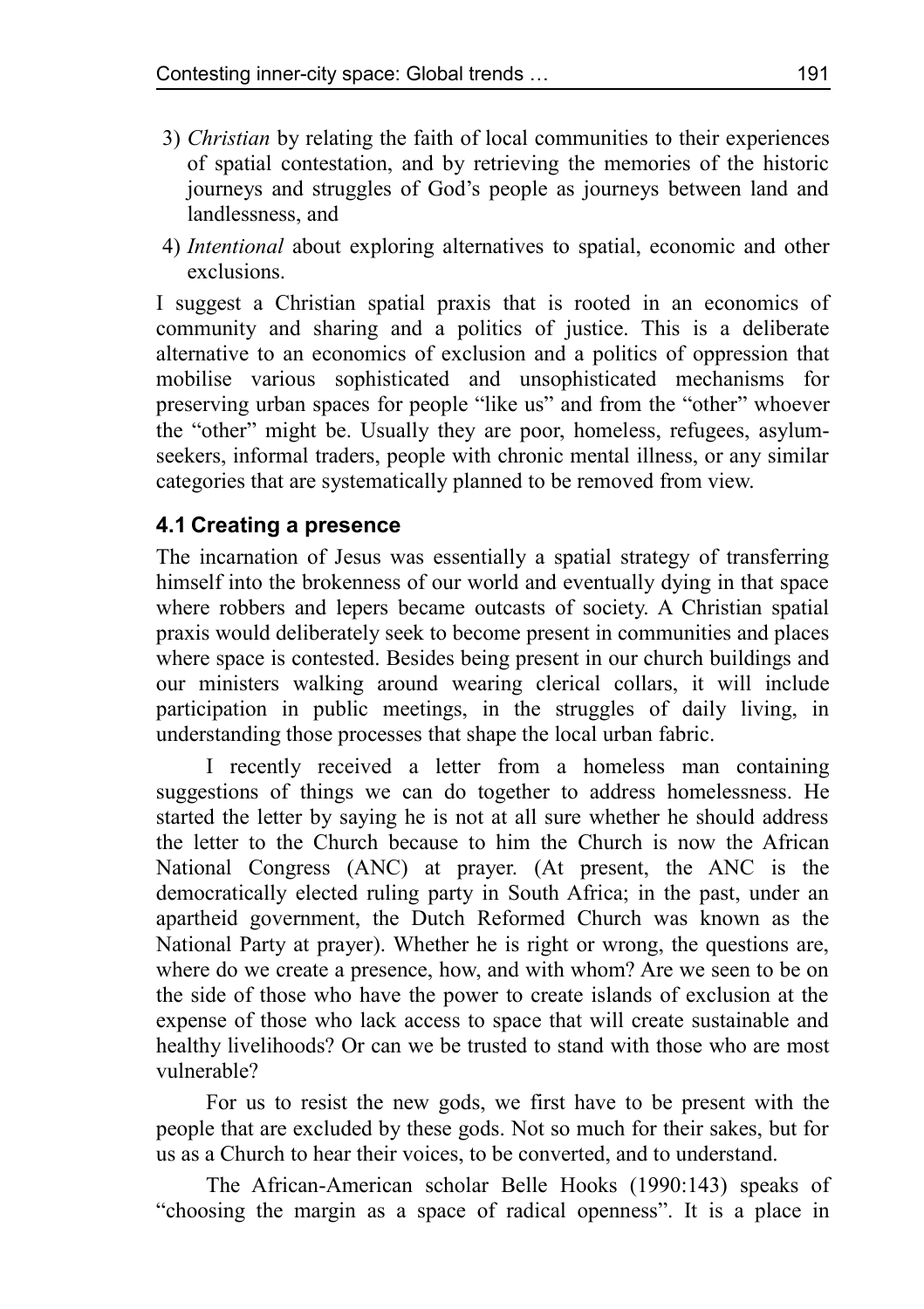solidarity with oppressed and excluded people, but it is also a place intentionally chosen to be in; it is a place of resistance and a place of creative and "radical openness and possibility" (Soja 1996:192). Or, as Belle Hooks (1990:152) herself says – the margin is "the inclusive space where we recover ourselves, where we move in solidarity to erase the category coloniser/colonized. Marginality is the space of resistance. Enter that space. Let us meet there."

Unless the poor are free, the call to opt for the poor has not gone away. The need for liberation still remains and the need for the Church to choose the margins needs to be affirmed. Only in choosing this space would the global and local expressions of the Church be able to offer resistance and creative alternatives not only to globalisation but also to local urban renewal programmes that exclude, privatise and criminalise. As long as we remain part of the dominant discourse, we will find it difficult to resist and to take the lead.

The Catholic author Nicholas Boyle (1998:91-92) suggests that the global Church in our global times, "need(s) to draw its moral strength not from its international presence but from its claim to represent people as they are locally and distinct from the worldwide ramifications of their existence as participants in the global market".

As Church, we need to create space where the stories alternative to the grand narratives of the market can be heard. Boyle speaks of these as "the little narratives of the victims of the grand process, the stories of what the big new world is squeezing out or ignoring, they will be told on the small scale and full of details, which the new world will dismiss as superficial and inessential".

These little stories, discovered and gathered as we maintain a presence in "small" places, need to be told and re-told as the alternative stories, as the stories of resistance that remind us that all is not OK with the processes of globalisation. Once we start to recover the little stories of struggle and exclusion but also of resistance and hope, we will find in these the seeds of the alternative community of the household of God. Practically speaking, it simply means being in places where we can speak face to face to the single mother who has just been evicted, to the low-income families who heard that a new road is going to replace their apartment building and they have to find an alternative (that often does not exist), to the homeless person or informal trader that always has to move on to the next possible space that will provide safe shelter for living and earning a meagre income.

*It also means that our very presence as a Church and the way in which we use and develop our spaces should reflect the values and vision of which we speak.*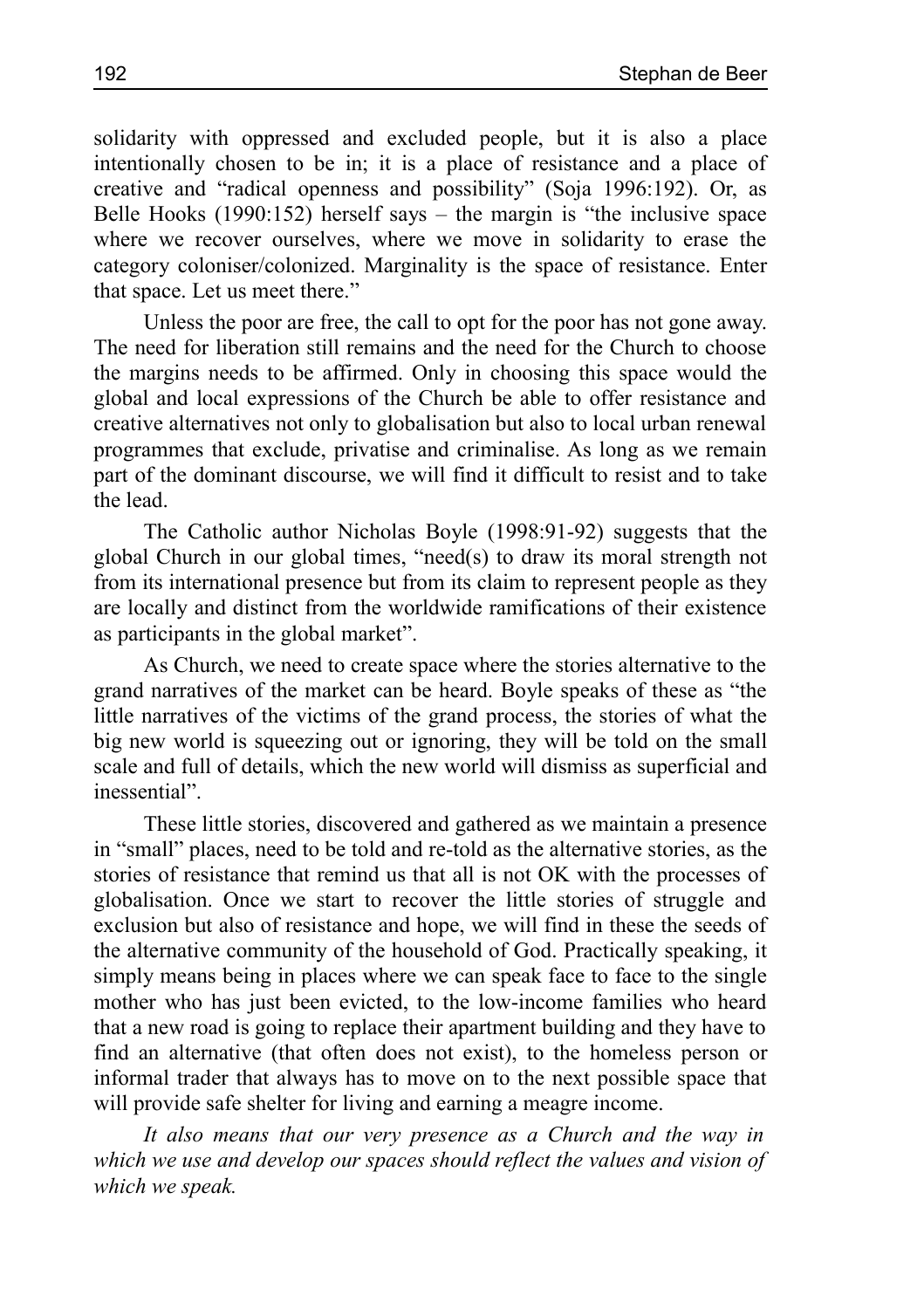#### **4.2 Confronting death**

Johan van Zyl suggested that this is not a battle, but a war. And in wars, people die. And indeed people are dying. Urban spatial and economic exclusions lead to social, emotional, economic, and even physical death. When I first delivered this paper, someone from a peace movement found the language of contest and war in my paper disturbing. However, if there is a contest or a war we should not deny it. How we respond to it is another issue.

As we become present enough to be confronted by this, we first have to confront death in our own hearts – the death of our own ignorance; our apathy; our intellectual captivity; the death of our own inability to transcend the hopeless reality around us with clear vision; the death of fatigue as we engage in the contest ourselves. But we also need to allow the voices of death to confront the Church and its captivity, the Church and its complacency in the face of contestation.

Only once we acknowledge the death in our midst, and confront the numbness of our own souls can the Spirit start to breathe into us visions of something different. While we are numb, we cannot hear the creative Spirit. While we are in the mainstream, we miss out on the creativity of the margins.

Isaiah names the death in the city. In chapter 5 verse 8, he says, "You buy more houses and fields and add to those you already have. Soon there will be nowhere for anyone else to live, and you alone will live in the land". Communities of faith should be discerning communities in the midst of contested spaces – to read the signs, to tell the truth, to name death. The picture of Isaiah 5 is the picture of urban realities everywhere in the world, where land and space are monopolised by some at the expense of the urban poor. In our preaching and social action, in the media and our private conversations, we should name death as it is dealt by exclusionary spatial practices and policies.

#### **4.3 Allowing an alternative imagination**

But the prophets also imagined something different and better, offering hope where it now only sees despair. And so later on in Isaiah 65, we are introduced to a vision of people building houses and living in them, people sharing the profits of their labour, children and old people enjoying healthy lives, and enemies living reconciled lives together.

An alternative Christian praxis has the pastoral task of nurturing among our people a new imagination (cf. Brueggemann) and discovering new strategies for urban living, standing in the sign of Jesus' abundance (John 10:10). Sharon Zukin (1996:241) says, "The power to impose a visual frame also suggests new political strategies". As churches, we need to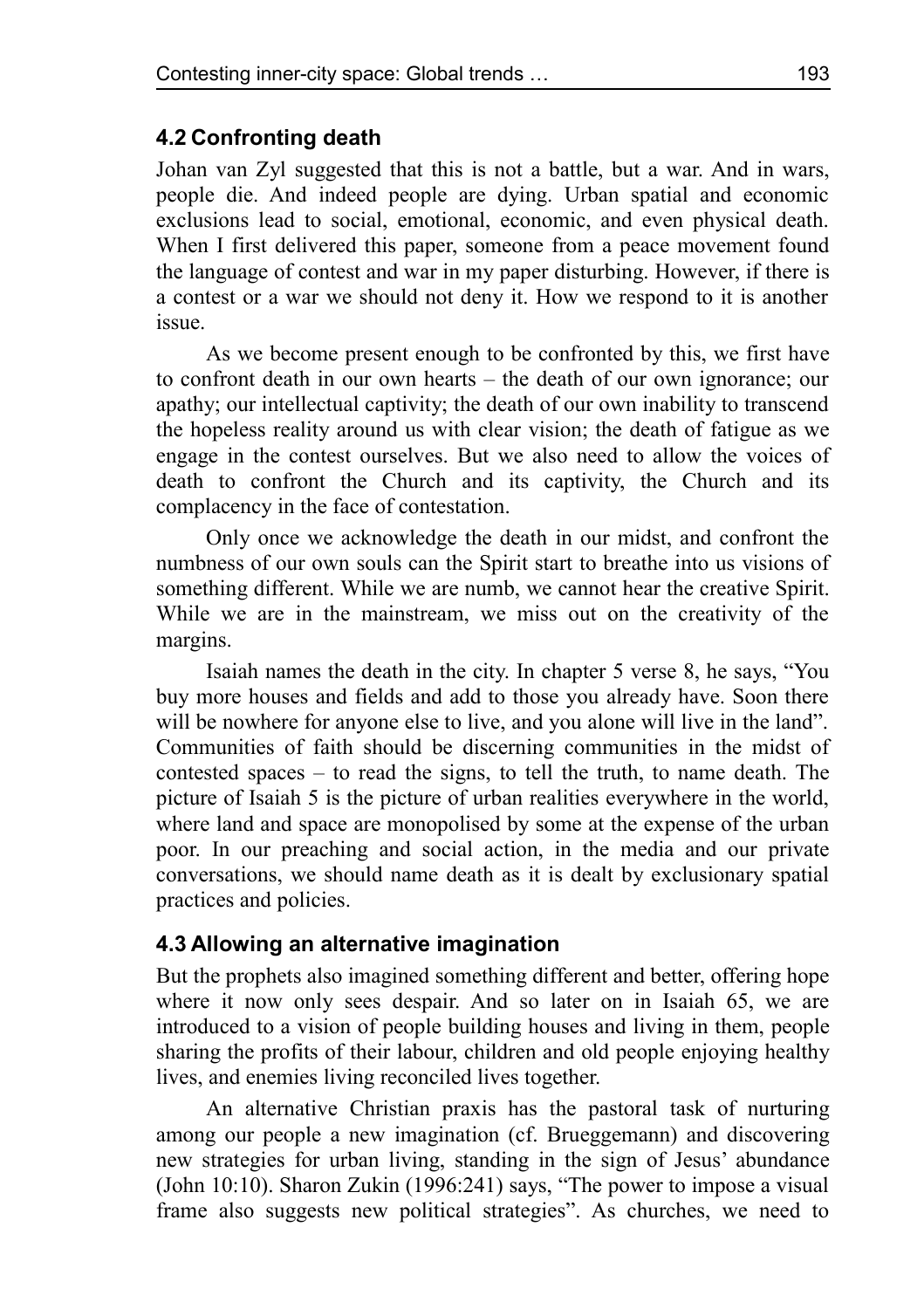present new visual frames, visions, and dreams of the kind of community we believe God desires. And these visions must help provide new mission strategies as well as political, economic and spatial strategies to redeem the space of the city for its people.

We need new visions. We need new images and metaphors. We need to work hard for Lazarus and the rich man to sit at the same table to eat. The British urban theologian John Vincent (2000:53; 165) speaks of the "Messianic banquet" as a key concept in their work in Sheffield, an image drawing them towards the new possibilities. Eating plays a central role in whatever they do, sharing a meal or having a fundraising lunch or business breakfast. His one colleague speaks of "food sharing theology" – like Jesus who broke bread and said, "eat, this is my body" so too we will do well to create those points of real human connection in our communities where we will share bread and not crumbs, where we will overthrow tables that are exclusive and just for the rich, where we will be subversive in occupying spaces that the market dictated for exclusive uses.

This entails not just "pie in the sky"- visioning of what could be, but very practical and viable strategies and proposals that could be implemented to demonstrate the alternatives to dominant urban spatial processes. It requires us to engage with at-risk communities, low-income families, and homeless people in dialogue with city planners and policy makers, so that together we can start to carve out visions of what could be.

#### **4.4 Affirming community; seeking the common good**

Another critical Moment in creating an alternative Christian praxis is to challenge the kind of faith that is privatised. We have to make people understand that what we do affects others and what others do, affects us. We are interdependent. We belong to the same human community. And these assertions need to be translated into a praxis that engages exclusive and commodified spaces, economic exclusion mechanisms of social control that push out the poor, xenophobia, racism, and classism.

Often those who develop policy, manage urban spaces, and are steering private sector developments are also members of faith communities, yet their faith and their professional lives and practices are entirely separate. We have to start conversations that affirm that we all actually belong together, that our faith belongs to our daily lives and that the processes of our cities – how we renew urban areas, where and how we develop housing, our budget priorities – are actually religious, spiritual or theological issues because they relate to our values.

As communities of faith, we need to embrace and nurture a vision for the common good. That means we simply cannot allow the narrow profit interests of some or power interests of others destroy the fabric of whole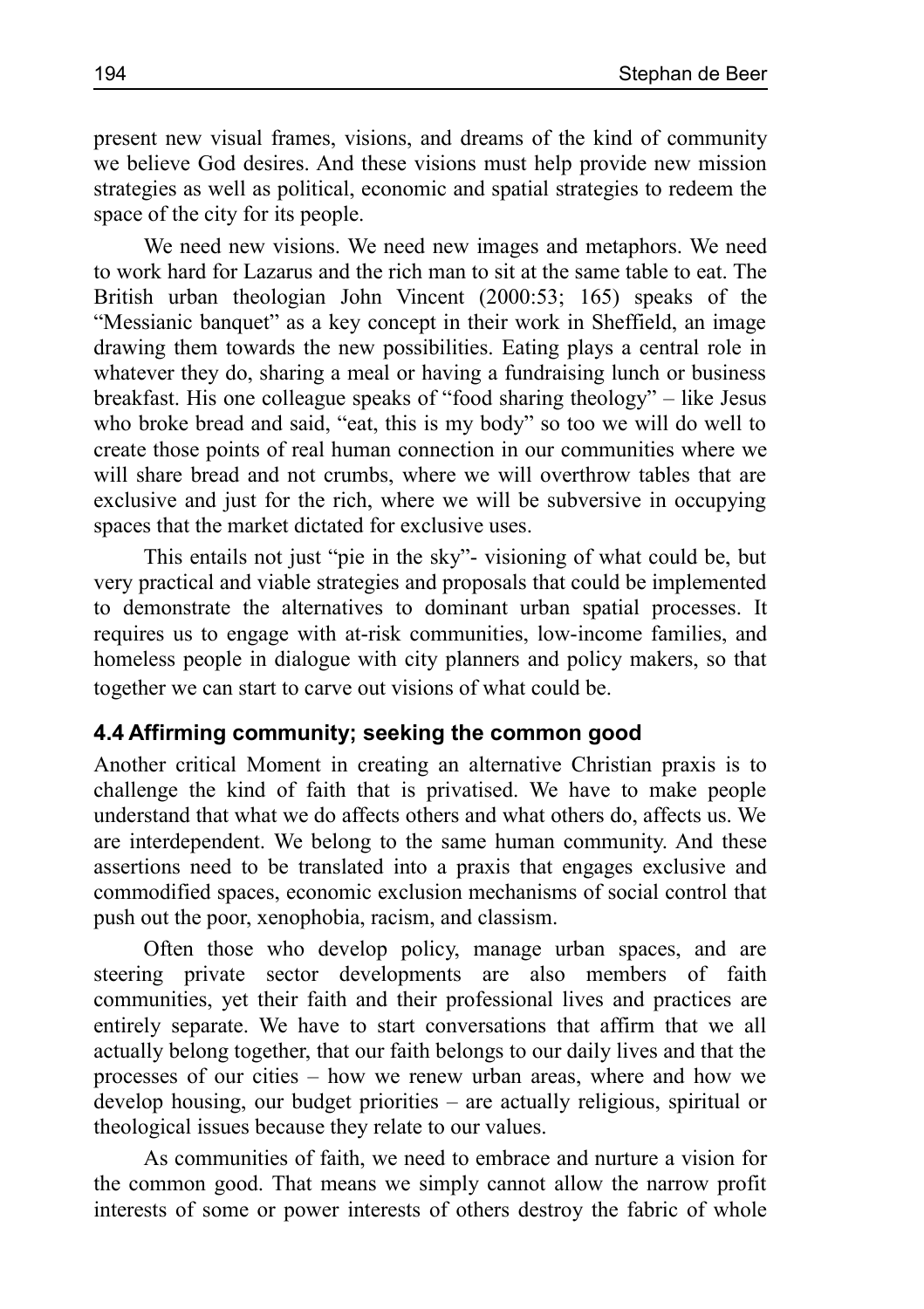communities. And we have to recover the notion that Biblical faith is indeed a communal faith.

### **4.5 Management of local resources**

In 1993, Walter Brueggemann wrote a little book entitled *Using God's resources wisely: Isaiah and urban possibility.* Citizenship is about participating in the management of the city. And if we believe what we confess when we say that the earth is God's and everything in it, then part of our challenge as citizens of the city is to make sure that the resources of the city that belong to God will be managed in ways that are equal and just.

If we believe that we are interdependent in the human community, we have to find ways to make sure that the local resources of God are shared fairly within this community.

- We have to find ways to influence the annual budget of our city.
- We have to develop the tools to analyse local government spending and challenge it where necessary.
- We have to work with communities to break free from the oppression of debt. The City of Tshwane has debt of R16 billion.
- We have to be creative about vacant land and buildings and how to use them to achieve socio-economic transformation.

This is part of the new imagination. Finding ways to facilitate or enhance spatial justice through how resources are distributed, whether it is to get banks to change the practice of redlining into reinvestment; public buildings being retained for the common good as affordable housing, social or recreational purposes, etc.), instead of being sold off to the highest bidder, and budgets being allocated for the creation of decent public open spaces in poor neighbourhoods. Since the earth is God's and everything in it, all aspects of urban spatial dynamics need to be interrogated in terms how best God wants his people to live humanely and with dignity.

Perhaps a good place to start would be for the Church to model an alternative way of using resources through how it invests its land, property skills, and finances into restructured spatial relationships. Examples could be the creation of diverse housing options on church land; redesigning church buildings to include housing; facilitating family housing for domestic workers in suburban areas to allow them to live closer to work; opening church facilities as homeless shelters; doing an audit of church land and developing strategies for reinvesting it; pooling church financial resources to start micro-finance institutions for low-income housing finance; investing professional skill voluntarily to provide technical assistance to communities wanting to do housing; purchasing abandoned urban buildings and refurbishing them for small enterprise development, art co-operatives, recreational facilities.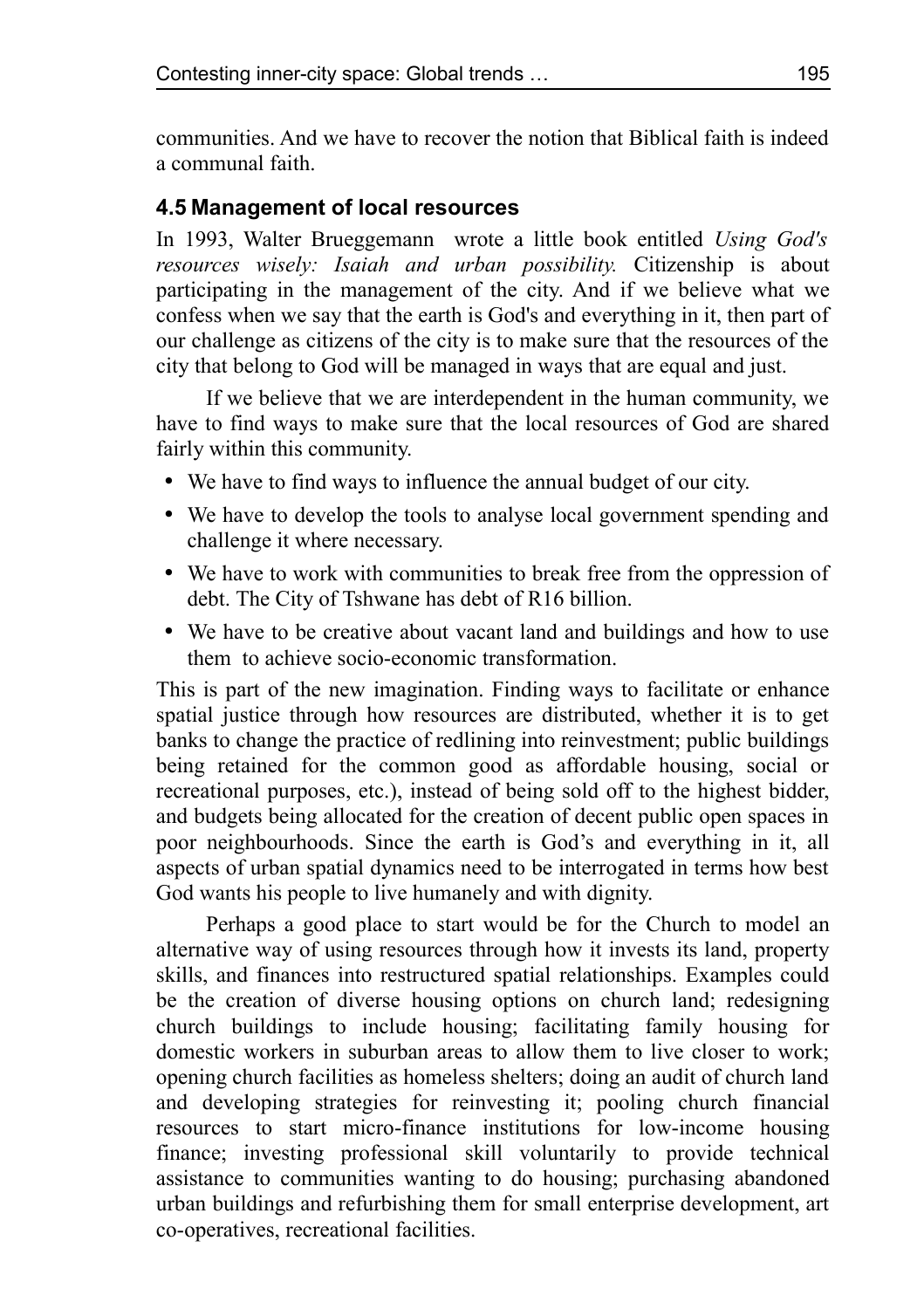#### **4.6 Creating models and processes as we seek to stand with the poor**

A critical part of an alternative Christian praxis is that we ourselves – as communities of faith – will be involved in creating the kinds of models, processes, and signs for which we are advocating. I alluded to this in the previous paragraph. It is problematic for us to challenge the governments and corporations of the world without being able to offer alternative models and signs of where those models have been effectively implemented.

City spaces are "vital crucibles of power ... around which theories (and models [my insertion]) of justice and 'radically open' empowerment are (*can be* [my italics]) constructed" (Merrifield and Swyngedouw 1996:13, in reference to Henri Lefebvre).

Henri Lefebvre indicated that any strategy of empowerment would include a spatial strategy, "a struggle not just *in* but *for* space, a reconquest of spaces expressive of lived difference, of desire, of body" (reference by Merrifield and Swyngedouw 1996:13).

We need to create the kinds of models that will give concrete expression to the vision of prophets like Zechariah who saw public spaces where old men and women could walk, and streets where girls and boys will be playing because the city belongs to all its people. This could take the form of innovative housing developments bringing together people of different income levels and backgrounds; brokering land or property where small enterprise or informal trade can be facilitated in the midst of and as part of flourishing communities; creating accessible and affordable recreational and cultural spaces where the poor can also enjoy the beauty of the city.

In the case of our housing company, thus far two churches have offered their church properties to be redeveloped in a way that retains the worship space and other spaces for regular church activities, but at the same time allows for redevelopment to include affordable and special needs housing for people normally excluded from housing provision.

#### **4.7 Creating increased access to sources of power**

John Friedmann (1992) suggests that empowerment is about creating access to the following eight bases of social power: defensible life space, disposable income, finance, social networks, social organisation, information, knowledge and skills, and spare time.

In creating alternative models, part of our work is to help facilitate access to those sources of social power that will help people to have greater quality of life. And we can do that either through creating access ourselves in partnership with communities, or through lobbying access with local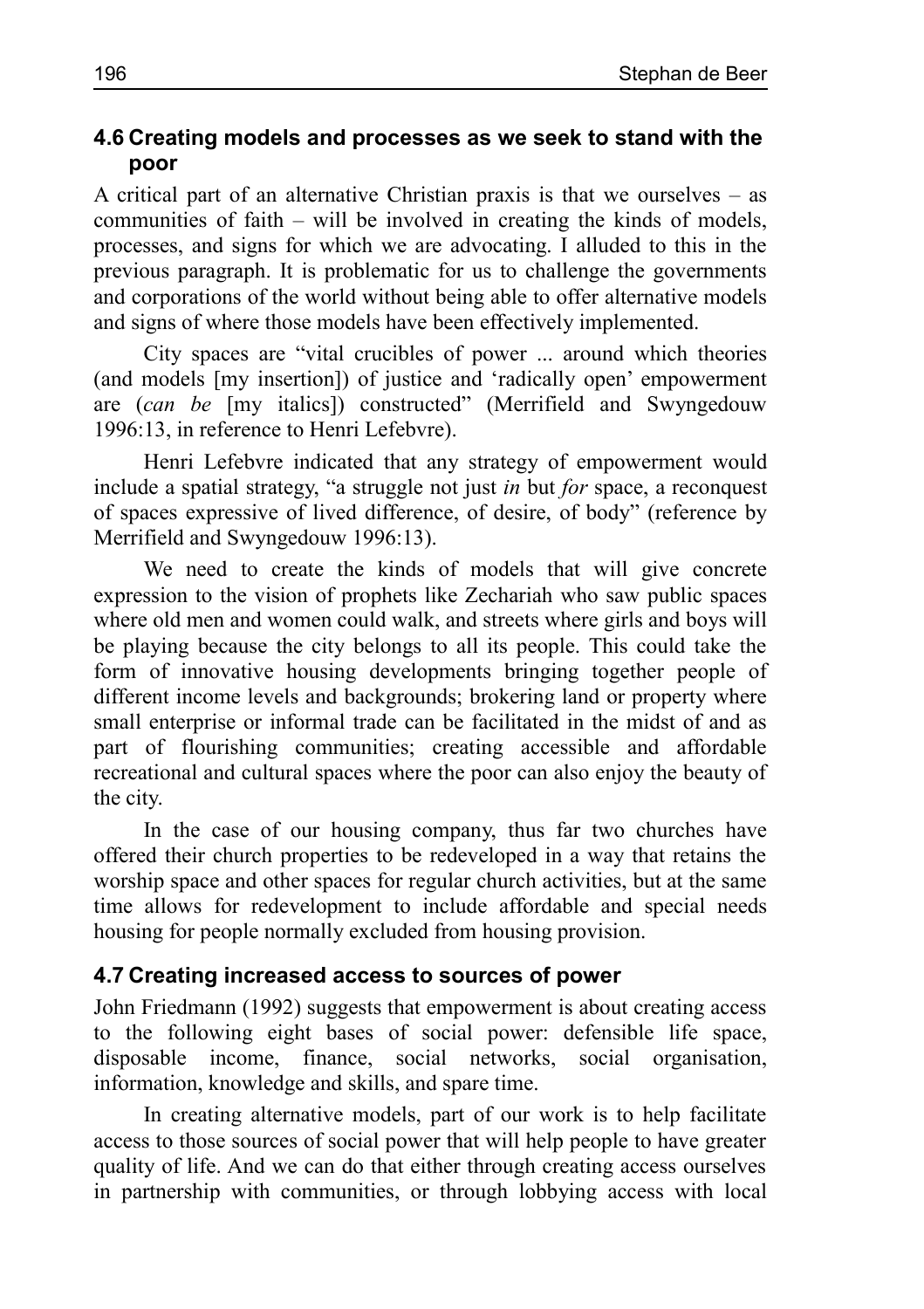authorities; however, we need to have that as a clear goal and a clear programme of action.

Ensuring access for all people on different steps of the housing ladder to what is called "defensible life space" clearly should be part of a Christian spatial praxis. But creating access to defensible life space does not have to happen in isolation from some of the other sources of power that Friedmann mentions. We need to develop comprehensive strategies that could enhance sustainable livelihoods. Greater access to finance would allow people to access their own housing. Access to a disposable income would enable people to choose from diverse housing options. Access to information would enable people to explore housing subsidies that are available, but unknown to them.. Our strategies to outwit those that want "to live on the land alone" should be very practical, ranging from information, to housing finance, to spatial reclamation, to housing development.

As we work with others to create housing options closer to job opportunities, we also address Friedmann's interesting source of power that he calls spare time. Gavin Taylor our friend and colleague who is the local Methodist Bishop, suggests that the greatest problem of poverty is that it takes all your time. Contrary to popular opinion that the poor has lots of time because they do not work, the reverse is true. The queues to find a job, the wait at the public hospital, the wait for public transport to get from your fringe city to the place where jobs are, indeed take all your time.

We were surprised at the outcome of a small housing development we did in partnership with a local church on their property. We created tiny units of 10 square metres with a communal kitchen and bathroom facilities. It was intended to offer a real foothold into the city so that people could move on quickly. We found that many stayed on much longer. The combination of fast access to their jobs, and housing being embedded in a supportive community were more attractive to the end-users than we could ever have foreseen.

In addition to the eight bases of power Friedmann suggests, I thought that spirituality and cultural resources should be regarded as two additional bases of power or empowerment. To my mind, when many of the other resources are unavailable, these two resources often sustain people until such time as they can slowly access other resources or livelihood that are more material or physical. Friedmann confirmed this in a private electronic conversation saying this was indeed his experience in relation to the indigenous peoples of North America, who often retrieved cultural and spiritual resources to sustain life under very difficult circumstances. For many, the concept of land is dear to their spiritual or cultural beliefs. Retrieving the wisdom they have on issues of land and space could be an important strategy as we seek greater spatial justice.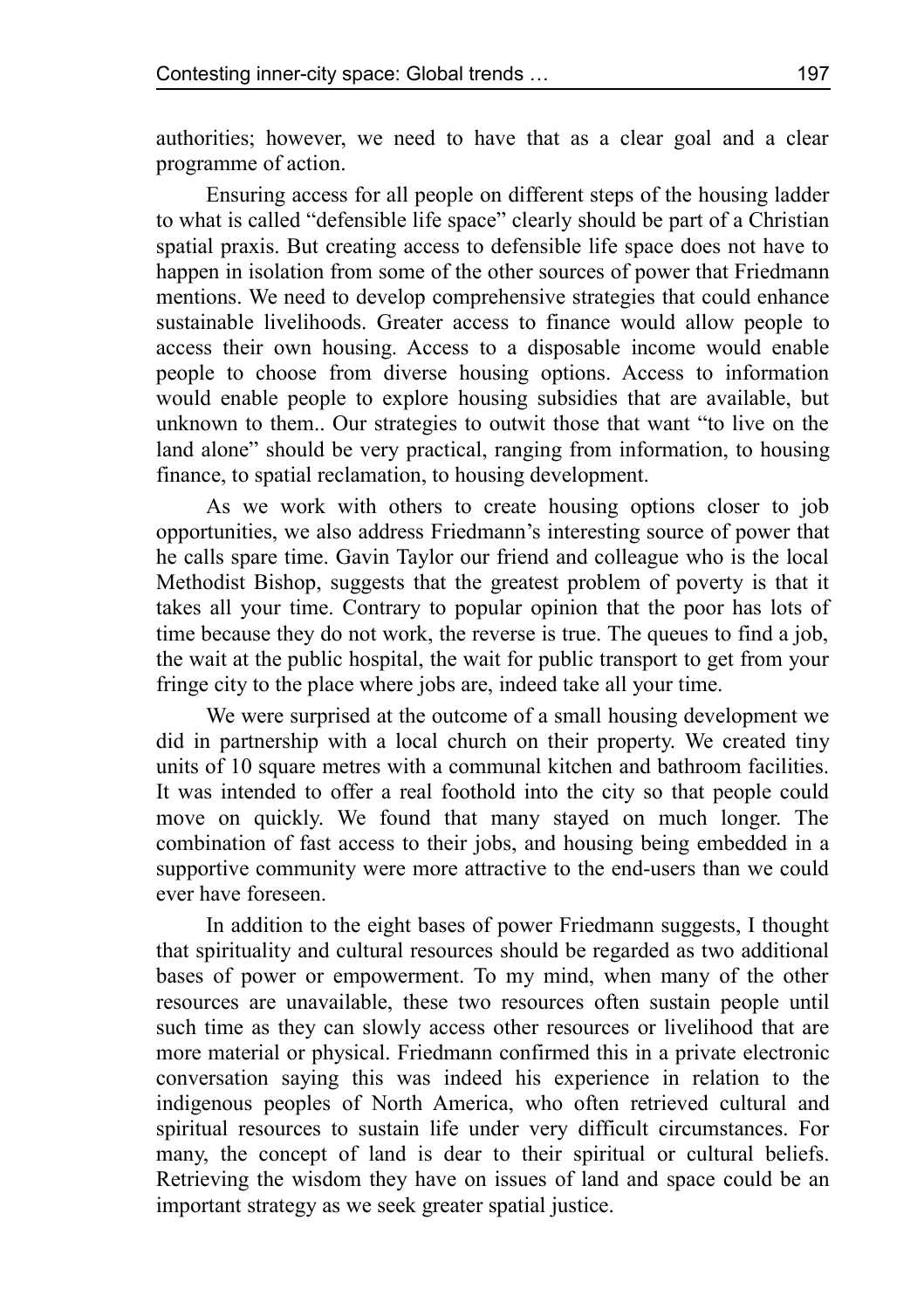### **4.8 Advocating for life (resistance; public participation; alternative proposals; discipleship)**

Once we create models of best practice (see section 4.6) we no longer advocate in a vacuum. We know alternatives are possible. I want to suggest four areas of focus for our advocacy work:

- 1) *Resistance*. We have to learn how to resist that which is not helpful to our communities, whether it is a new policy, programme or development project. This should be done only after proper assessment of the negative impact on the community and with them ensuring our facts are properly established.
- 2) *Public participation*. Communities of faith need to engage in public participation processes, constructively contributing towards policy and planning processes and trying to ensure that local communities have greater ownership and a real voice in decision-making about local places. At the same time, we have to be realistic in realising that public participation is not always real; often it is a smoke screen for the sake of political correctness. Also, there are community leaders who are not honest representatives of their communities. Rather, they are involved in processes to look out for their own interests. We have to lose our naïve notions of participation and community, and learn to be as shrewd as the serpent.
- 3) *Alternative proposals*. What is often impressive about Brazilian social movements is the level at which they engage professionals from different fields to support them in developing well-informed alternative proposals. It is one thing to object, but another to present viable alternatives based on prior experience and best practice. Communities of faith often have in them some of the best technical expertise in the field of spatial land or housing concerns. Drawing upon their knowledge is as yet an under utilised asset.
- 4) *Discipleship*. A central part of our advocacy programme should be the re-evangelisation (or discipleship) of those in our faith communities. It is a great challenge to help business people, government officials, and politicians to relate their faith to their work; to relate the subversive gospel that affirmed the poor to the decisions they make in their boardrooms and council chambers; to consider the consequences of their spatial decisions and actions on vulnerable members of the community. It is the challenge to get beyond my divided self and be able to distinguish between my soul (my inner life and faith experience) and my role (my public life and profession).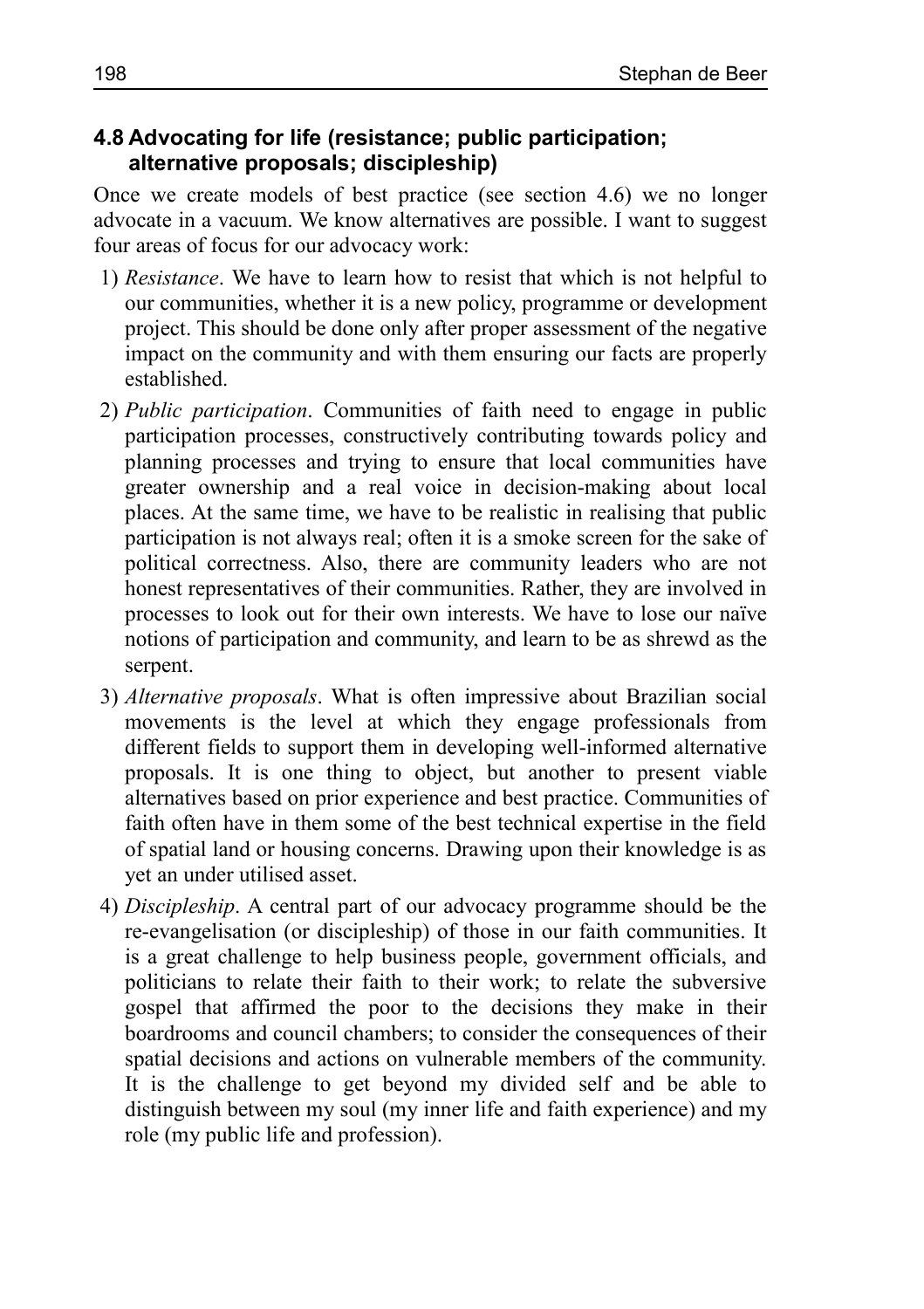## **4.9 Going beyond city-church dichotomies: allowing the city in the church, allowing the church in the city**

Not only do we have to create a presence in the city, but we have to allow the city to become more present in our churches to re-create our "sacred" spaces. We need to bring issues of spatial exclusion, displacement, homelessness, HIV and AIDS, violence and crime, corruption, and poverty into the liturgy. When we celebrate Holy Communion and break bread, it should be symbolic of all the different ways in which we will share our lives economically and otherwise with the poor of the city.

We need to develop rituals born out of our spatial and other experiences on the city streets. What originally drew me to Gutierrez was how he rooted his theological reflection first of all in a lived faith, in a deep spirituality, in a real quest for what it means to follow Jesus. We could develop liturgies that speak specifically to issues of land and housing, public open spaces, or the lack of them, abandonment and beauty, always asking how best to follow Jesus in relation to these various issues.

Simultaneously, we could imagine public liturgies that link faith and the city. Recently on Palm Sunday, about 200 people from different churches walked in the streets carrying palm branches and posters speaking about God's concern for the city, our concern about the drugs on our streets, the closure of our clinic, limited access to our public park. It became a public ritual, linking faith to the streets and asking questions that implied we are part of the answer, as much as the city authorities and citizens of the city in general.

Our liturgies and rituals should help create awareness within the Church and outside, they should foster responsible citizenship for the common good, they should help locate suffering and imagine resurrection of the streets, spaces, people and buildings.

### **4.10 Participation in broader movements/partnerships of solidarity**

Sufficient local stories, models, and seeds connected to each other, might help to create the kind of movements that we need to resist death.

Edward Soja (1996:191) professor of urban planning suggests a "politics of justice that is relational, contextualised, situationally specific, and achievable primarily through strategic coalitions that confront and redirect the social, spatial and historical workings of power". We need to form coalitions of solidarity, both locally and globally, to resist, to imagine, and to create something new.

Susan Fainstein (1996:34) likewise refers to David Harvey who said, "Social transformation emanates from a coalition of people with a shared moral opposition in opposition to various forms of oppression".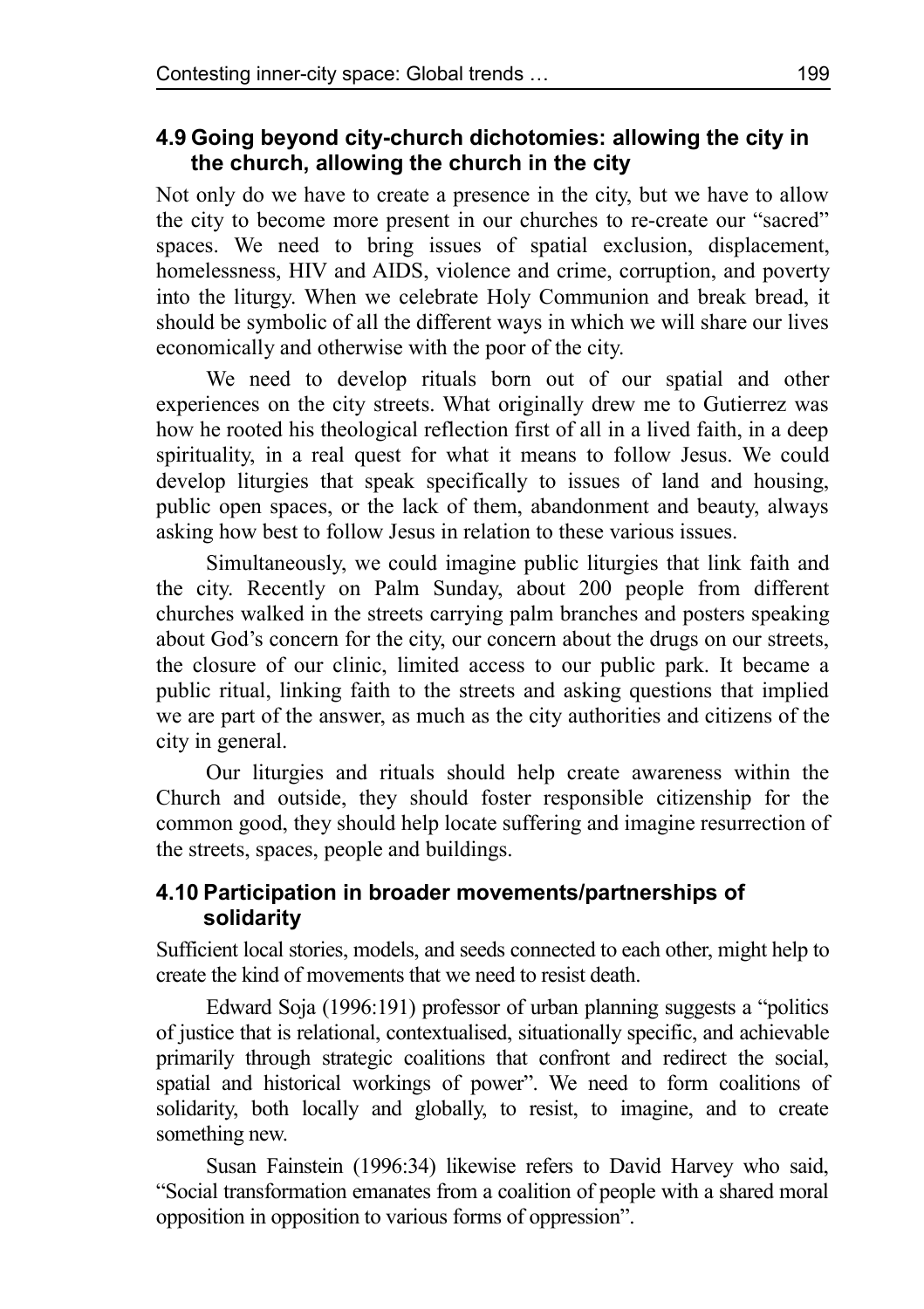In 2000, at an Urban Convocation arranged by the Claremont School of Theology, it was stressed by speakers such as sociologist Saskia Sassens and Anglican urban theologian Andrew Davey that the global nature of the Church must not be underestimated in its ability to play a crucial role in addressing the concerns we have regarding some of the effects of the global economy, and in proposing alternatives where exclusion and death were the results. Stanley Hauerwas (2000:44) also speaks of the potential role that the Church as an international agency could play in response to the global market, not only in curbing the devastating effects locally, but also in offering alternatives.

There seems to be a correlation between the workings of the global market and the shaping of local urban spaces. The absence of the grass-roots Church (at least in South Africa) from movements such as the World Social Forum, where alternative economies are explored, or even the World Summit should be of concern. And perhaps local faith-based movements need to be nurtured who are about the mission of Jesus, but simultaneously are more intentional about participating in the kind of global movements that are resisting exclusionary politics and economics.

Participation in global social movements will mean collecting stories of hope and being changed by them, sharing how communities are shaping their own spaces in radically inclusive ways, learning how communities are creating local economies, and hearing of the development of local mechanisms that are fostering high levels of self-reliance. But at the same time, it will mean standing in solidarity with all others who are confronting exclusive and death-dealing global powers and policies, and proposing and modelling alternatives.

## **5. Towards an economics of community and a politics of justice: reflections on the journey of the Tshwane Leadership Foundation**

I suggested ten Moments of an alternative Christian spatial praxis, but these Moments are really to be rooted in an alternative economic and political imagination. Instead of an economics of exclusion and affluence, our faith and actions should envision an economics of community and deep sharing, expressed in alternative economic arrangements both locally and globally. Instead of a politics of exclusion and oppression, our faith and actions should envision a politics of justice and fair access for all expressed in radical participation of people in shaping their own lives and the futures of their neighbourhoods.

An economics of community and a politics of justice will enhance an ecology of sustenance, ensuring that the way in which we use and develop space would contribute to future generations and their wellbeing, whilst at the same time nurturing the earth and doing justice to it.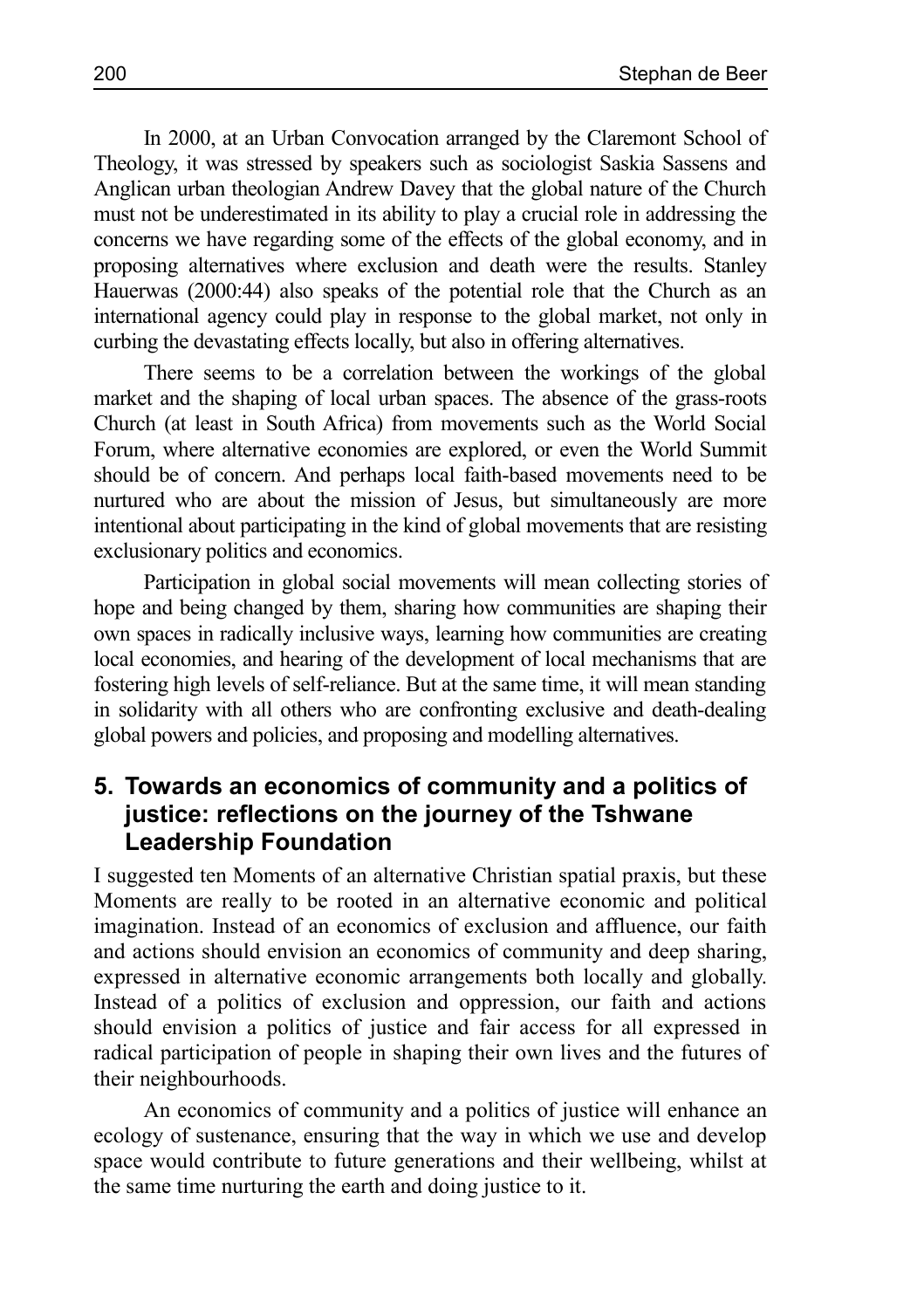Of course, such a vision would have profound spatial implications. Now Lazarus and the rich man will sit at the same table and share their resources and gifts. Sitting at the same table would imply a prior shift in spatial economics and politics that would allow for people as different as Lazarus and the rich man to share space, to live on the same block, both to have access to housing options suitable to their incomes in proximity to their places of work and recreation.

In reference to this parable, the African-American ethicist Theodore Walker speaks of an ethics of crumbs as opposed to an ethics of breaking bread. And he refers to breaking bread in a symbolic way as all the different ways in which we as church will share our lives and resources to create housing, and economic opportunity, and literacy programmes, and food relief in partnership with those we meet on our journey.

Both Jim Wallis (1994:179-185) and John Cobb (1992:72-77) suggest an economics of community, which is based "on the assumption that we are interdependent and therefore we cannot engage in individual activity that will destroy the common good" (De Beer 1998:361). The wellbeing of individuals and communities are the yardstick in communal thinking about economics, and the most vulnerable among us are a further "factor in evaluating the morality of our economic activity and ideology" (De Beer 1998:362).

### **5.1 Spatial dimensions in the work of the Tshwane Leadership Foundation**

The Tshwane Leadership Foundation is an ecumenical community foundation in the inner city of Pretoria, South Africa. In 1993, six inner-city churches formed a partnership that became their vehicle for social ministry and investment in an inner city that has undergone profound racial and socio-political changes.

The work of the Foundation has always explored notions of community and justice, and nowhere is this better expressed than in the contest for inner-city space. This is where people are included or excluded, where community is affirmed or destroyed, where justice is done or people denied their rights.

It will suffice to introduce the following three Moments in the journey of the Foundation that relate to the spatial dimensions of its work as examples of one faith-based community's attempt to make sense of spatial challenges. It is by no means a comprehensive case study of the work of the Foundation, neither is it suggested as an answer to the spatial challenges faced by urban communities.

### **5.1 Partnerships**

*In 1993, the Foundation started as a partnership of inner-city churches then known as Pretoria Community Ministries (PCM). Starting with no*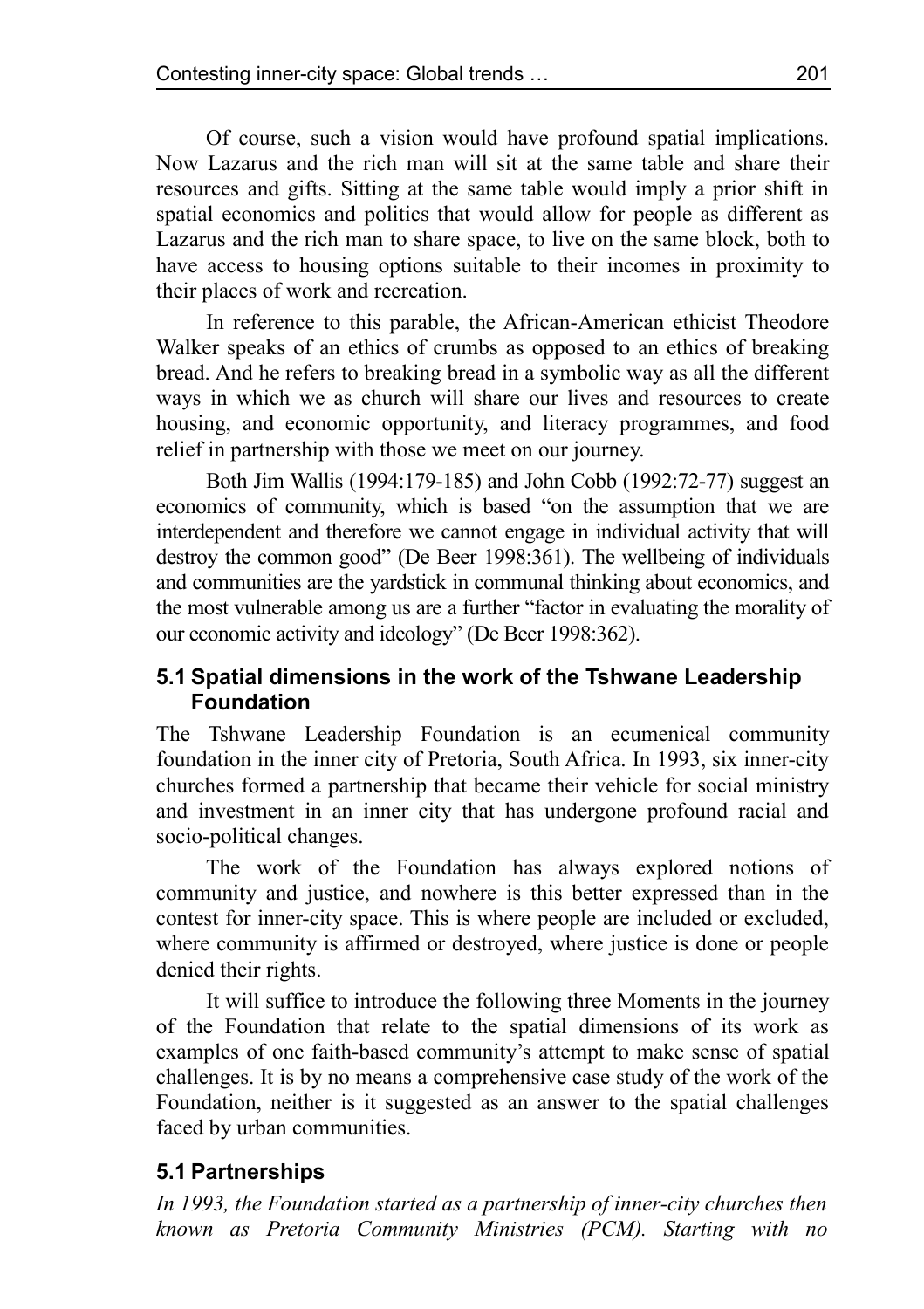*resources or blueprint, the intention was to create an intentional presence outside the walls of the Church among the most vulnerable people and communities of the inner city.*

- ➢ Without incarnating ourselves in solidarity with those who become the victims of spatial contestation, we will not be in a position to learn about their marginalisation and to become their partners in a quest for spatial equity and justice.
- $\triangleright$  Any Christian spatial praxis that is serious about engaging the powers that confront inclusive spatial arrangements will have to consider forming coalitions and partnerships both ecumenically and with broader civil society.

## **5.2 Challenges**

*Throughout the years, the Foundation faced the following specific challenge:* 

- 1. There was no non-racial facility in the city for homeless women.
- 2. Under-age children ended up on the streets, and in child prostitution.
- 3. Adult homeless people were isolated members of the community and harassed on the streets.
- 4. Informal traders were chased around the city in their attempt to create a simple livelihood.
- 5. Inner-city housing was at risk: subsidised housing was demolished to make way for new roads; vacant office buildings or rental apartments were taken over by slumlords who exploited tenants; overcrowding was the order of the day; and the demand for affordable housing closer to concentrated employment opportunities grew daily.
- 6. In the early 1990's, banks disinvested from the city writing off local spaces and contributing to decay through their policies and practices of redlining.
- 7. Since 2004, banks and national government departments have been reinvesting, pushing up costs of land and property in the same spaces, leading to gentrification and increasingly limited access to those with low incomes.
- 8. The central park in the city Burgers Park is a contested space between private sector and community interests and the local politician is torn between the two.
- 9. Social and recreational amenities in the neighbourhoods of Berea and Burgers Park are virtually non-existent for the 20 000 residents, the majority of which are youth and students.
- 10. The neighbourhood of Salvokop consists of 174 rental houses owned by a single state-owned company. The legal tenants are keen to own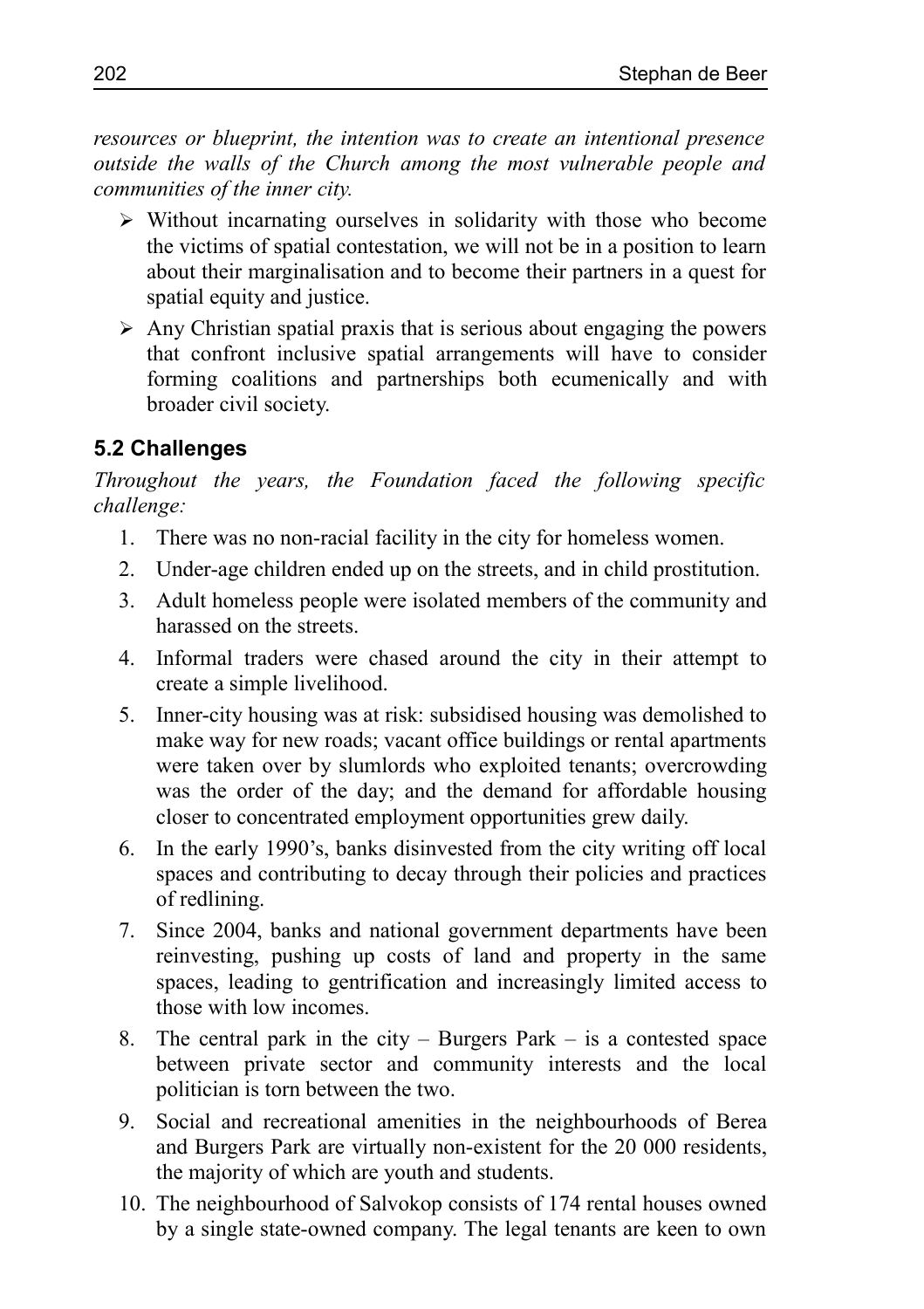their houses but weaken their case by subletting accommodation that leads to overcrowding and the growing number of illegal structures in backyards. Will the landlord sell the land and displace the current population in its entirety? Or will innovative ways be found to regenerate this neighbourhood whilst at the same time including the tenants? What will happen to the illegal residents?

Our faith needs to be expressed in action and our love in deed. Incarnating itself in the communities of the inner city, the Foundation was introduced to the concerns above and had to discern appropriate responses. A number of strategic processes developed in response.

### **5.3 Development of five strategic responses**

#### *The first response was to create communities of concern*

The specific actions were opening a community house for women at-risk; inviting young girls into a residential community of support; creating space known as the Street Centre in one of the local churches where homeless people can be safe, can express themselves and can take the first steps towards their re-integration; creating a care facility for homeless people who are terminally ill.

Each of these communities created space for people who were marginalised to find their own voice again. In almost all these cases, abandoned or unutilised inner-city houses were converted into community houses. And in at least two cases, this then sparked a bigger vision for the neighbourhood in which they were located.

Often people who came through these communities were ready to take the next step into independent living. But the market did not provide innercity housing that was both affordable and decent.

- $\triangleright$  Nurturing local communities are an important base for engaging in spatial contestation.
- ➢ Creating intentional communities of care is a strategy to overcome spatial exclusion.

#### *The second response was to create a caring housing institution*

Yeast City Housing became the first social housing association in the City of Tshwane owned by the churches of the inner city and committed to developing and managing secure, decent and affordable housing, focusing on low-income people and people at risk.

Yeast is committed to create more than shelter, building lives and communities through its provision of shelter. It faces many challenges related to lack of funds, management problems, on-going maintenance, accessing land and property for housing development, and the trap of institutionalism. But it also offers signs of hope to build upon.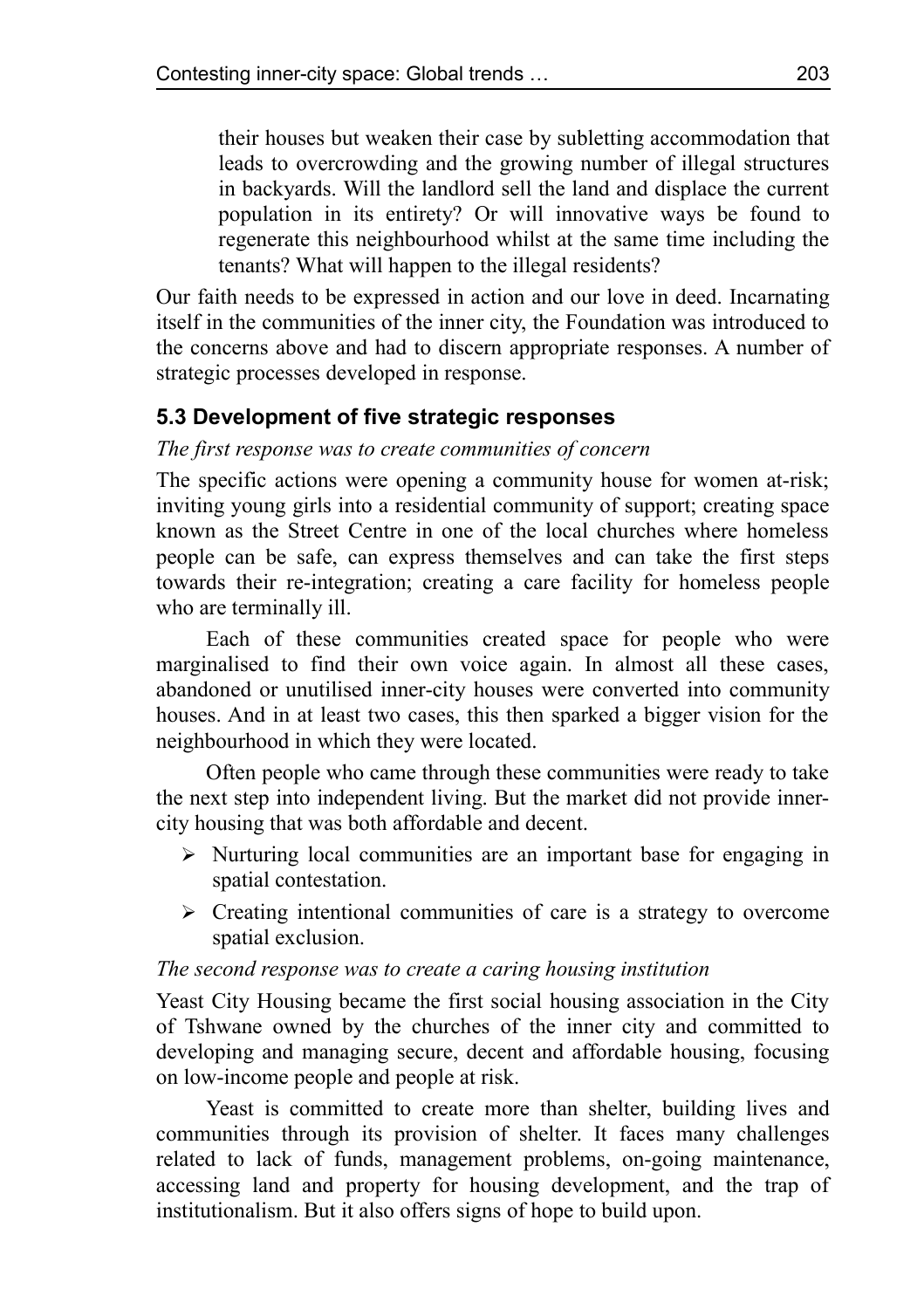Today, this company manages 297 rental units ranging from transitional, communal, and special-needs housing to self-contained family units. We are in the process of preparing the development of another 500- 800 units that will help convert abandoned or vacant inner-city spaces into viable neighbourhoods, inclusive of low-income people and those with special housing needs.

One of the partners with whom Yeast developed a joint housing project is the City Methodist Mission. In an incredible way, they converted their property to accommodate worship space, a conference centre, a 27-unit communal housing project, a day-care centre for 40 children, an AIDS clinic and care centre, as well as employing 30 people in six different small enterprises. Theirs is an amazing example of the recycling of local space in a way that is life-giving, inclusive, and enhances urban beauty, viability, and a strong sense of community.

- $\geq$  This became a forum in which inner-city residents and suburban professionals could come together to make housing in the city work, sharing resources innovatively and creating new tables upon which to share.
- $\triangleright$  In each housing development, local space is assigned with new value and meaning that is often quite different from the mainstream value or meaning attached to it.
- ➢ Every unit represents a family who otherwise would not have access to housing in the proximity of their work places. These families often use the opportunity to consolidate their lives and social status, and access new opportunities for them and for their children.
- $\triangleright$  Each development represents space that is inclusive of the poor. Each development in a small way therefore is a subversive act against spatial design that excludes the majority of the city's residents.
- $\triangleright$  The housing provided contributes to beautifying the city, arguing that housing for people with lower incomes does not have to be ugly. It suggests that ethics and aesthetics belong together. In the first few years of operations, besides providing increased access for lowincome people, Yeast has brokered an investment of R18 million into new physical infrastructure. It is planning to invest another R80 million over the next five years.
- $\triangleright$  Economic opportunities are available both in that families are now able to consolidate their lives and that they have secure tenure. In addition, there is the possibility of creating small local enterprises complementary to the housing, such as day-care facilities, supermarkets, and laundries.

*The third response was the creation of a dedicated business unit*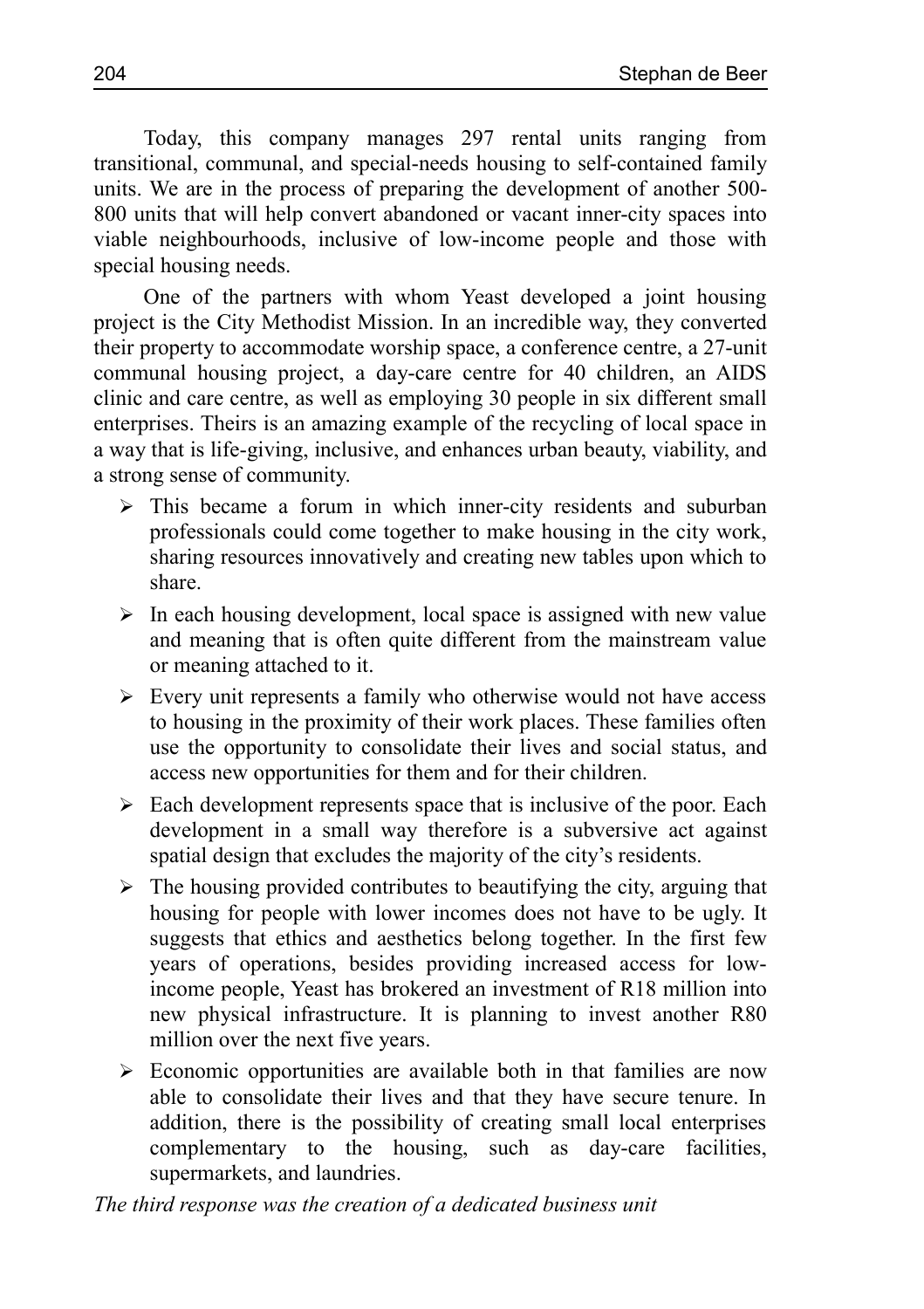Tshepo Enterprises helps to connect homeless people to skills and sustainable employment. It facilitates two local enterprises upgrading unutilised urban space to provide local services and local jobs.

In recent months, Tshepo was restructured to focus more specifically on creating an income-generating enterprise, the profit of which will be reinvested in local social development. In the process, old inner-city property might be purchased, redeveloped and utilised in ways that will create local employment, redistribute profit locally, and re-weave the urban fabric in ways that enhance both urban beauty and viability.

The woman who manages the laundry lives in one of Yeast's housing projects. Her rent pays the salary of a cleaner. The cleaner has a child in the day-care centre run by the Foundation. And the fee for the child's day care will go towards paying the salary of the teacher who lives in one of Yeast's other buildings. If there is profit in the laundry, it goes towards either strengthening the laundry itself, or towards creating another small enterprise. Most conventional inner-city businesses take the profit home with them after 5pm, thus minimising the value for the neighbourhoods in which they originally generated it.

Future challenges include exploring locally owned financial mechanisms such as community banks, or credit unions so as to institutionalise self-reliance in the local community even further.

- $\triangleright$  Tshepo has sown the seeds of an economics of community in which local enterprise will be developed and the profit redistributed and multiplied in the local community, either in cash for services, or in reinvestment into other social programmes.
- $\triangleright$  Local communities have the ability not only to organise themselves in ways that could facilitate the economic empowerment of individuals and neighbourhoods, but in ways that build local community and sustainability.

#### *The fourth response is continuously to organise towards being a movement*

The Foundation participates in local community and resident forums where local issues are highlighted and responses debated. It created a Consortium for civil society agencies, building capacity for citizens' participation in urban planning and management processes, and fostering partnership between different civil society initiatives. The Consortium facilitated a training programme of 20 inner-city leaders. The intervention led to an action plan being developed for the Berea-Burgers Park neighbourhood, which consists of a strategy for its physical regeneration that includes people who are socio-economically excluded and also the various uses that make for a healthy neighbourhood. It recognises the need to build stronger local coalitions to network more intentionally with advocacy planning groups nation-wide, to participate in policy debates and inputs, and to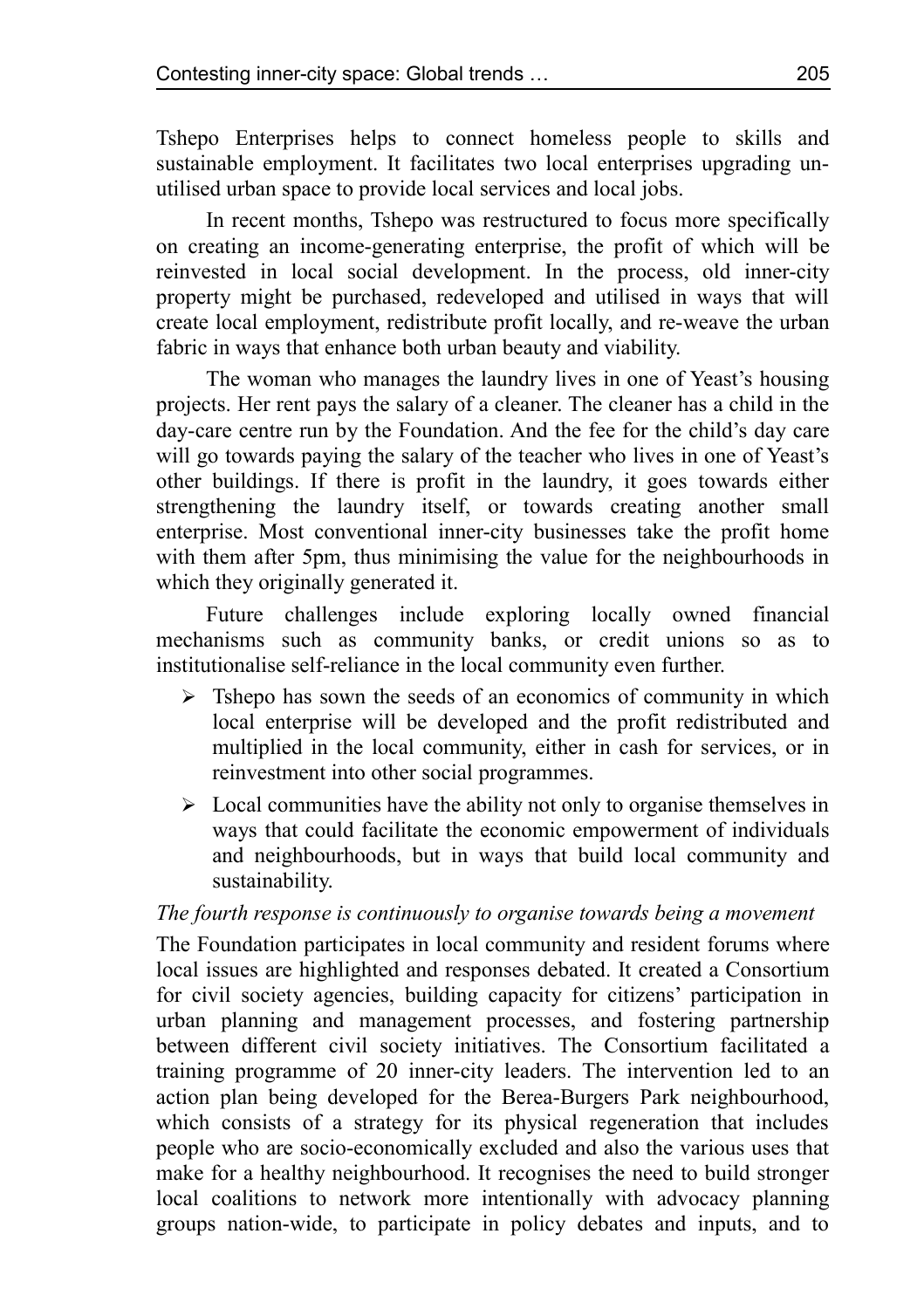connect with similar communities and movements globally to be part of the imagination of global alternatives.

- ➢ The contest for space requires broad-based partnerships and coalitions going beyond our religious and local affiliations. We need to learn the skills of organising and relating to local and global social movements.
- $\triangleright$  We need to become more sophisticated as communities of faith, drawing upon the wealth of technical resources latent in our communities, in developing plans and proposals aligned to an alternative imagination of what our neighbourhoods could look like. This would enhance our advocacy and policy work, demonstrating that it is indeed well informed and not merely whims of passion.

#### *The fifth response was to recover its rootedness in the local Church*

Often, there was disconnection between the presence, solidarities, and engagement of the Foundation and the extent to which its partner/parent churches understood or actively supported it. In 2006, it resolved to strengthen the original partnership of churches, exploring together what the relationship between the Foundation and the churches should be 14 years since its birth.

- ➢ Together, the local churches that "own" the Foundation have managed to sustain its presence in inner-city spaces. It represents a way of dealing with urban space that is either enhancing an economics of community and a politics of justice, or perpetuating exclusion and oppression intentionally or (mostly) unintentionally.
- $\triangleright$  The local churches as key partners and companions of the Foundation could play a profoundly prophetic role in how it re-imagines and restories its space in relation to urban marginality.
- $\triangleright$  The local churches as liturgical spaces could help shape a vision of urban space as a gift to be shared, instead of a commodity to be owned, or a threat to be feared.

Space is about power; it is about economic access; it is about the soul of the city. How we use inner-city space is a reflection of our exclusion/inclusion, individualism/community, and oppression/justice. External spatial expressions speak loudly about the condition of the inner soul.

## **References**

- Boomkens, R. 1998. *Een Drempelwereld: Moderne ervaring en stedelijke openbaarheid*. Rotterdam: NAi Uitgevers.
- Boyle, N. 1998. *Who are we now? Christian Humanism and the global market from Hegel to Heaney*. Notre Dame, Ind.: University of Notre Dame Press.
- Brueggemann, W. 1978. *Prophetic imagination*. Philadelphia: Fortress Pres.